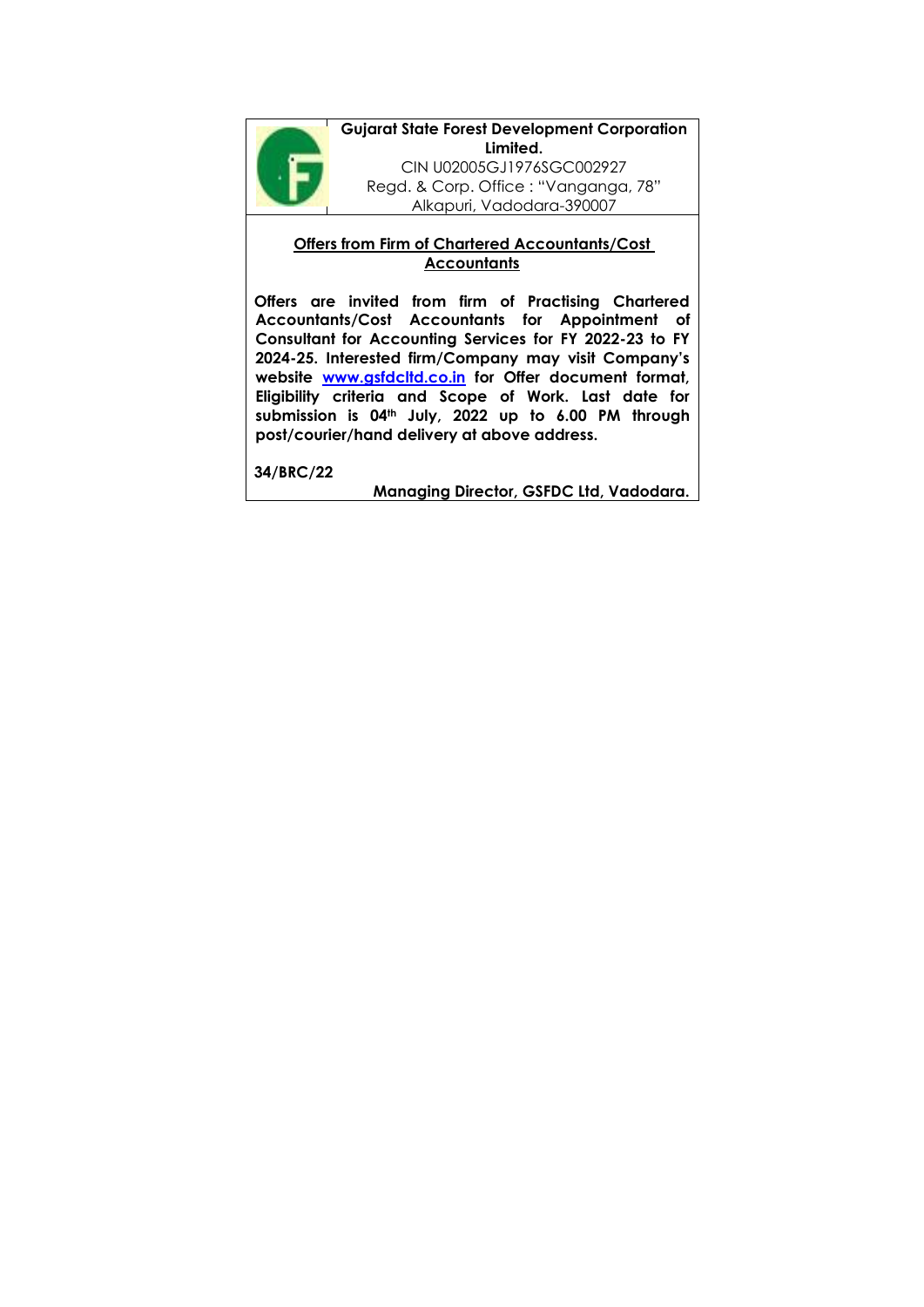

 "Vanganga" 78**,** Alkapuri, Vadodara – 390007 **GUJARAT. Phone:** 0265 **–** 2312820**,** 2344852**, Fax No.** 0265 **–** 2355292/3/4**, E-mail: gsfdcltd@gmail.com; Website: [www.gsfdcltd.co.in](http://www.gsfdcltd.co.in/)**

## **Ref: FC/21-22/note/11.2 Date: 30/5/2022 22 June 2022**

# **NOTICE INVITING BID**

**Gujarat State Forest Development Corporation limited** (hereinafter referred to as "GSFDCL") is the Government of Gujarat owned public undertaking. The main purpose of GSFDCL is to provide gainful employment to the tribal located in the interior tribal areas where alternate remunerative options are not easily available. Our principal activities are

- 1. Manufacturing and sale of wooden products at our factory at, Bansada-a notified tribal area
- 2. Renovation of Turnkey Projects of Government Offices
- 3. Manufacturing, processing, storage and sale of Ayurvedic Products and Honey
- 4. Raising & Harvesting of Commercial Eucalyptus plantations
- 5. Collection, Storage and Disposal of Minor Forest Products (MFP)
- 6. Eco Tourism Activities at Vanil and Statue of Unity

The above activities are carried out mainly to provide employment to the tribal by offering them remunerative collection charges for forest produce and wages for utilizing their services in the manufacturing process.

GSFDCL is inviting quotes/bids from Firm of Chartered Accountant/Cost Accountants for accounting services for FY 2022-23 to FY 2024-25 on retainer ship basis of the company.

| Sr.<br>No. | <b>Item</b>                     | <b>Description</b>                                     |
|------------|---------------------------------|--------------------------------------------------------|
|            | Name of Work                    | Outsourcing of Accounts Services                       |
| っ          | <b>Contract Period</b>          | Three Year (FY 2022-23 to FY 2024-25)                  |
| 3          | Processing Fees                 | 1770/- (Non Refundable-Inclusive of GST)               |
| 4          | <b>FMD</b>                      | 3% of the offered value for FY 22-23 as per Annexure-D |
| 5          | Performance Security            | EMD as above convertible into Performance Security     |
| 6          | Bid submission start date       | From 24th June 2022                                    |
|            | Last Date for submission of bid | 04th July 2022 at 18.00 hrs                            |
| 8          | Date and time of opening of bid | 05th July 2022 at 16.00 hrs                            |

GSFDCL reserves the right to accept or reject any quotes or to cancel the entire process without assigning any reason whatsoever and shall be final and binding. In case of any dispute arising during execution of contract, an amicable solution may be arrived at with discussion and reconciliation. However, in case of any dispute remaining unresolved, decision of Managing Director, GSFDCL will be final and binding on both the parties to the contract.

### **MANAGING DIRECTOR**

Gujarat State Forest Development Corporation Ltd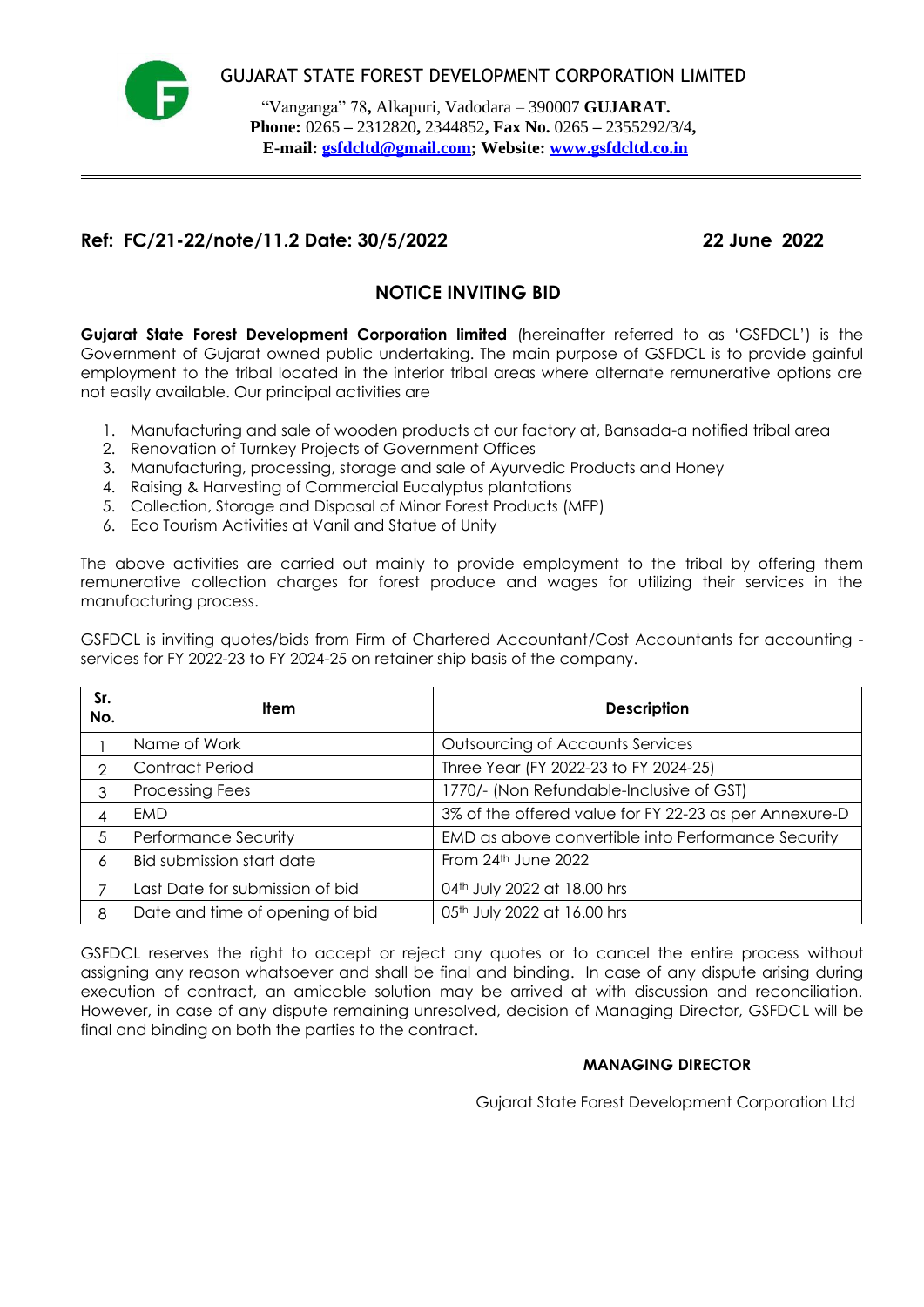#### **TERMS & CONDITIONS**

- **1.** GSFDCL is inviting quotes/bids from Firm of Chartered Accountant/Cost Accountants for accounting services for FY 2022-23 to FY 2024-25 on retainer ship basis of the company. Scope of work is defined in Annexure A to this document along with Deliverables in Annexure B. Detailed Eligibility Criteria for Selection are depicted in Annexure C. Price bid are annexed in Annexure D attached herewith.
- **2.** Detailed Technical offer and Financial offer shall be submitted in **SEALED COVER** with duly mentioning thereon **"Offer for Appointment of CA/CMA Firm for Accounting Services for FY 2022-23 to FY 2024-25"** Inside the Main Sealed Cover, the offer is to be submitted in Two Separate Sealed covers containing following
	- A. Technical Bid Containing Particulars for Selection criteria as per Annexure C with supporting documents along with Schedule – I.
	- B. Price Bid To be submitted in a Separate Sealed cover Annexure D

Above should address to, **The Managing Director, Gujarat State Forest Development Corporation Limited, 78, "Vanganga", Alkapuri, Vadodara** along with **Processing Fees of Rs. 1770/- (Rupees One Thousand Seven Hundred Seventy only)** including GST (Non Refundable by way of a Cheque/Demand Draft drawn in favour of **"Gujarat State Forest Development Corporation Limited"**, payable at Vadodara.

- **3.** The bidder has to deposit an amount equivalent to 3% of the offered value towards EMD to participate in bid. Bid document without EMD amount will not be consider. The amount should be deposited through Cheque/DD drawn in favor of "**Gujarat State Forest Development Corporation Ltd**" payable at Vadodara.
- **4.** Any change that will be made in the tender document by competent authority after issue of tender will be intimated in the form of corrigendum for incorporating the same in the tender document.
- **5.** No alteration and addition anywhere in the tender document are permitted. If any of these are found, the tender document will be summarily rejected.
- **6.** The tender will be valid for a period of 90 days from the date of opening of tender.
- **7.** In the event that the specified date for the submission of bid is declared a holiday, then the bid will be upto on the next working day and bid will be opened on same date & time.
- **8.** Bidder shall not revoke his bid or vary its terms and conditions without the consent of the GSFDCL during the validity period of the bid. If the bidder revokes the bid or varies its terms or conditions, the Earnest money deposit by it shall stand forfeited.
- **9.** Bidder may visit our office between 10.00 AM to 6.00 PM on any working day except Saturday, Sunday and public holiday to get clarification on providing Accounting Services. Bidder may also contact through mobile no. 63550 27038 or write to [fc-gsfdc-vdr@gujarat.gov.in.](mailto:fc-gsfdc-vdr@gujarat.gov.in)
- **10.** Tender Notice and the General terms & Conditions shall form the part of the Contract.
- **11.** GSFDCL reserves the right to suitably increase/reduce the scope of the work put to this Bid.
- **12.** The bidder shall quote the financial bid in the specified page only **(Annexure-D).**
- **13.** EMD of successful bidder shall be converted into **Performance Security.**
- **14.** The successful bidder shall commence the work **within ten days from the day of receipt of the "Work**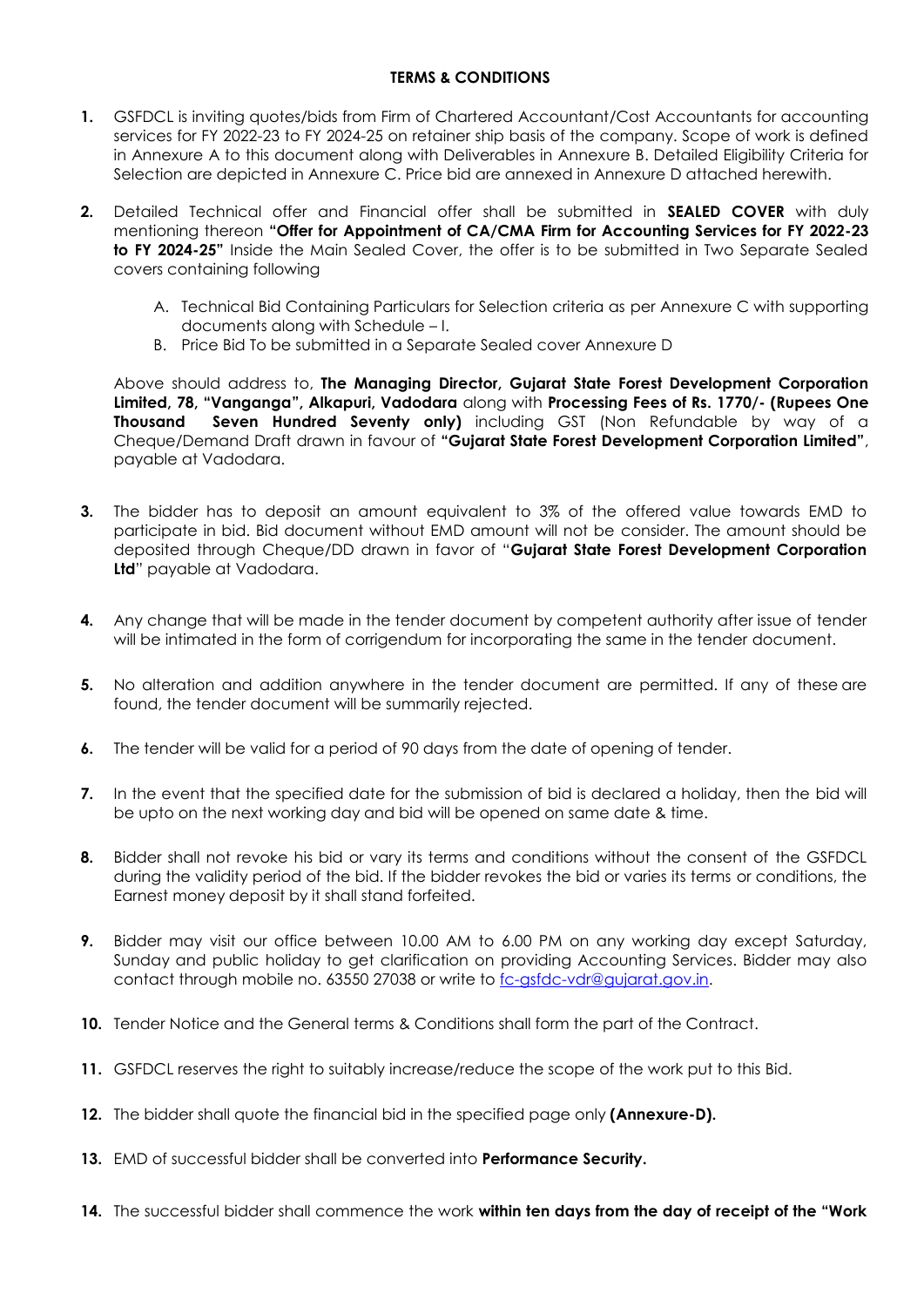**Order",** else the Performance Security amount of the successful bidder shall be forfeited and the work order will be placed to the next successful bidder.

- **15.** Initially, the Contract shall be valid for a period of one year which can be extended for further period of 2 year, subject to satisfactory performance of the contract services and mutual consent between GSFDCL and Service Providers; with the same terms & condition and rate of the contract.
- **16.** The technical bids shall be evaluated based on the available documents submitted by the bidder.
- **17.** The bidder shall submit the resume of all the members deputed.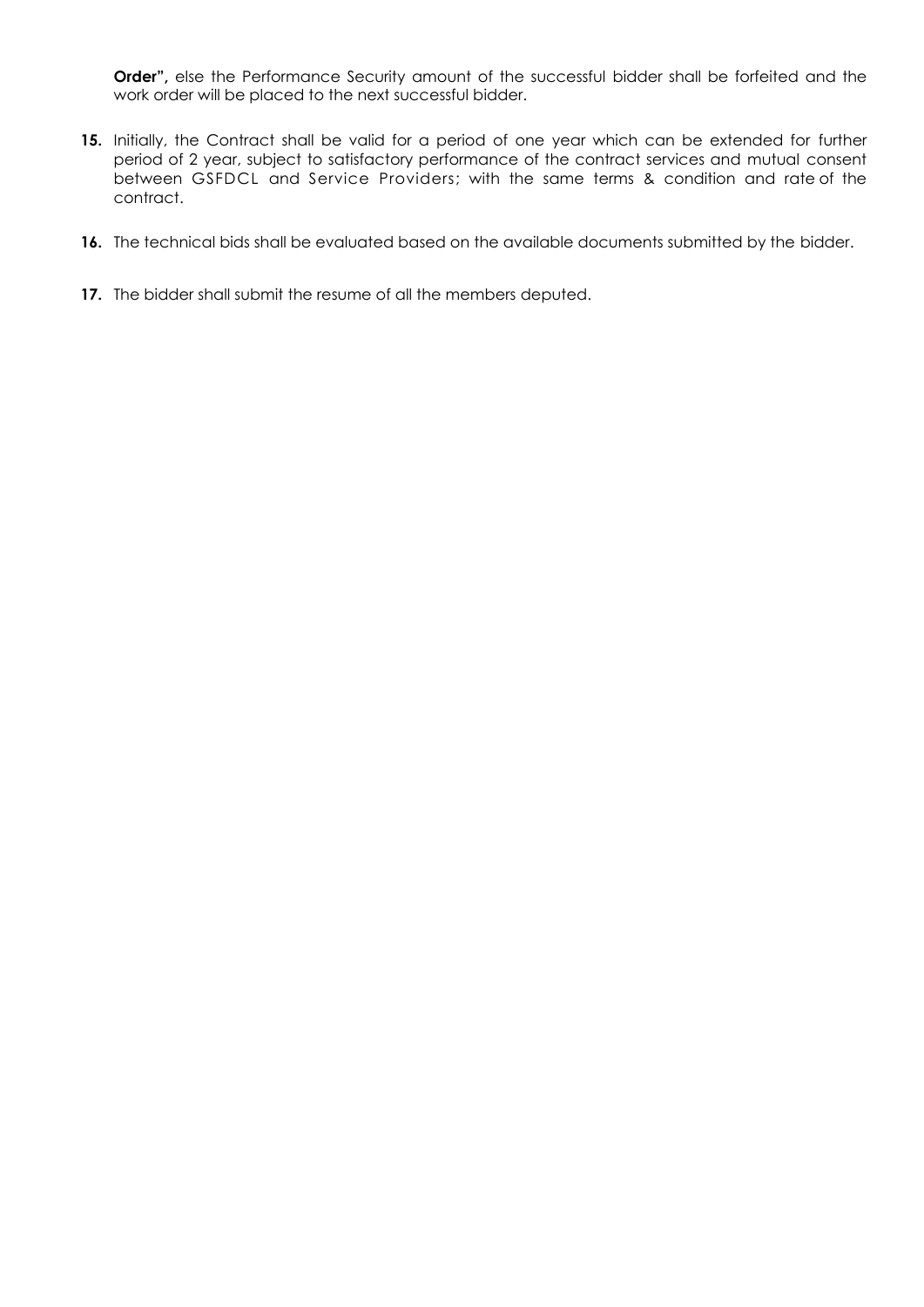### **Annexure A - Scope of work**

### **Day to Day Accounting of various Financial Transactions of GSFDCL**

The Accounting Services in general will include: Performing the routine accounting work for Gujarat State Forest Development Corporation Limited in Tally Accounting Software/Any other software as per the general principle of accounting and the guidelines/instructions of Headquarter and taking time bound appropriate action(s) as per the statutory requirements from time to time. The accounting services also include:

| Sr.<br>No. | Area                                                                                                                                                                                           |  |  |  |  |
|------------|------------------------------------------------------------------------------------------------------------------------------------------------------------------------------------------------|--|--|--|--|
|            | A. Head Office/General                                                                                                                                                                         |  |  |  |  |
| 1.         | To Develop and Execute a well-defined state of the art Standard Operating Procedures for                                                                                                       |  |  |  |  |
|            | Accounting of each and every vertical of the organisation.                                                                                                                                     |  |  |  |  |
| 2.         | Posting of various Head Office Expenses and payment thereof. Creation and maintenance of                                                                                                       |  |  |  |  |
|            | various grouping/ledgers masters in defined hierarchy in accounting software.                                                                                                                  |  |  |  |  |
| 3.         | Reconciliation of various Bank/GSFS accrual/received Interest along with TDS.                                                                                                                  |  |  |  |  |
| 4.         | Accounting and reconciliation of head office petty cash.                                                                                                                                       |  |  |  |  |
| 5.         | Maintenance of various Imprest accounts of Employees.                                                                                                                                          |  |  |  |  |
| 6.         | Maintenance of Controlling accounts of all such taxation liabilities should be maintained at Head                                                                                              |  |  |  |  |
|            | Office for each of the above verticals and payment should be made centrally from Head Office.                                                                                                  |  |  |  |  |
| 7.<br>8.   | Maintenance of Consolidation of Accounts along with Cost Centres wherever required.                                                                                                            |  |  |  |  |
| 9.         | Intra Branch Division accounts should be tallied and reconciled on each day.                                                                                                                   |  |  |  |  |
|            | All such transactions shall be key-in in accounting software keeping in loop the defined DOP of<br>the company including proper filing of documents in hard copy and gradually conversion from |  |  |  |  |
|            | hard copy to soft copy. Team shall maintain signed hard copy of each and every voucher and                                                                                                     |  |  |  |  |
|            | ledger books of accounts as per the requirements.                                                                                                                                              |  |  |  |  |
| 10.1       | Communication/follow ups with intra departmental heads/divisions/stores as well as outside                                                                                                     |  |  |  |  |
|            | stakeholders. Responses/letters preparation/notice reply preparation should also to be made for                                                                                                |  |  |  |  |
|            | any notice/letter/reply in Gujarati as well as in English Language.                                                                                                                            |  |  |  |  |
| 11.        | Preparation and sending and receiving year-end balance confirmation from/to various parties.                                                                                                   |  |  |  |  |
| 12.        | Preparation and submission of base data for TDS/TCS/GST/HR/Other taxation compliances and                                                                                                      |  |  |  |  |
|            | ensure timely compliances by the tax consultant.                                                                                                                                               |  |  |  |  |
| 13.        | Preparation/Submission/following up/Personal Visit to/with various outside stakeholders including                                                                                              |  |  |  |  |
|            | Government/Governmental authorities/Statutory Auditor/CAG/Internal Auditor.                                                                                                                    |  |  |  |  |
| 14.        | Providing relevant information/knowledge sharing/advice on the matters relating to any latest                                                                                                  |  |  |  |  |
|            | changes in taxation law/government notification from time to time.                                                                                                                             |  |  |  |  |
| 15.        | Preparation of Reconciliation of GST Credit and should take appropriate GST Credit in the books                                                                                                |  |  |  |  |
|            | of accounts as per GST Rules including GST Reverse Charge Mechanism.                                                                                                                           |  |  |  |  |
| 16.        | Remittance of all Tax on their stipulated time without making any interest/penalty/damage<br>payment.                                                                                          |  |  |  |  |
| 17.        | Preparation and calculation and remittance of Advance Tax/Self-Assessment Tax.                                                                                                                 |  |  |  |  |
| 18.        | Maintenance of Payroll will all relevant physical documents as per labour laws including Salary                                                                                                |  |  |  |  |
|            | Register/Accounting<br>Entries/Retirement<br><b>Benefits</b><br>Calculation<br>and<br>Payments/Any                                                                                             |  |  |  |  |
|            | Loan/Deposits/Advance Account entries and reconciliation as well as collection of declaration                                                                                                  |  |  |  |  |
|            | from employee including calculation of Income Tax and issuance and sharing of Form 16. Apart                                                                                                   |  |  |  |  |
|            | from this Society Accounts should also to be maintained.                                                                                                                                       |  |  |  |  |
| 19.        | Strengthening the Staffs of GSFDCL in preparation and maintenance of accounts in Tally                                                                                                         |  |  |  |  |
|            | Accounting Software.                                                                                                                                                                           |  |  |  |  |
| 20.        | Each month review of all verticals of GSFDCL and preparation of MIS Reports for each such                                                                                                      |  |  |  |  |
|            | vertical.                                                                                                                                                                                      |  |  |  |  |
| 21.        | Yearly Closing activities to be performed which includes preparation of Draft Audit Report before                                                                                              |  |  |  |  |
|            | 15th June each year and produce to the Statutory Auditor. Any other matter as instructed by the                                                                                                |  |  |  |  |
|            | Managing Director/Financial Controller of the Company.                                                                                                                                         |  |  |  |  |
| 22.        | EMD/BG/SD Reconciliation and Accounting thereof.                                                                                                                                               |  |  |  |  |
| 23.        | Scrutiny of ledgers on each such quarter and keep the accounts ready upto finalisation at each                                                                                                 |  |  |  |  |
| 24.        | point of time. Any old reconciliation should be matched with the proper records.<br>Develop and execute various security controls in accounting software for proper and better audit           |  |  |  |  |
|            | trail.                                                                                                                                                                                         |  |  |  |  |
|            |                                                                                                                                                                                                |  |  |  |  |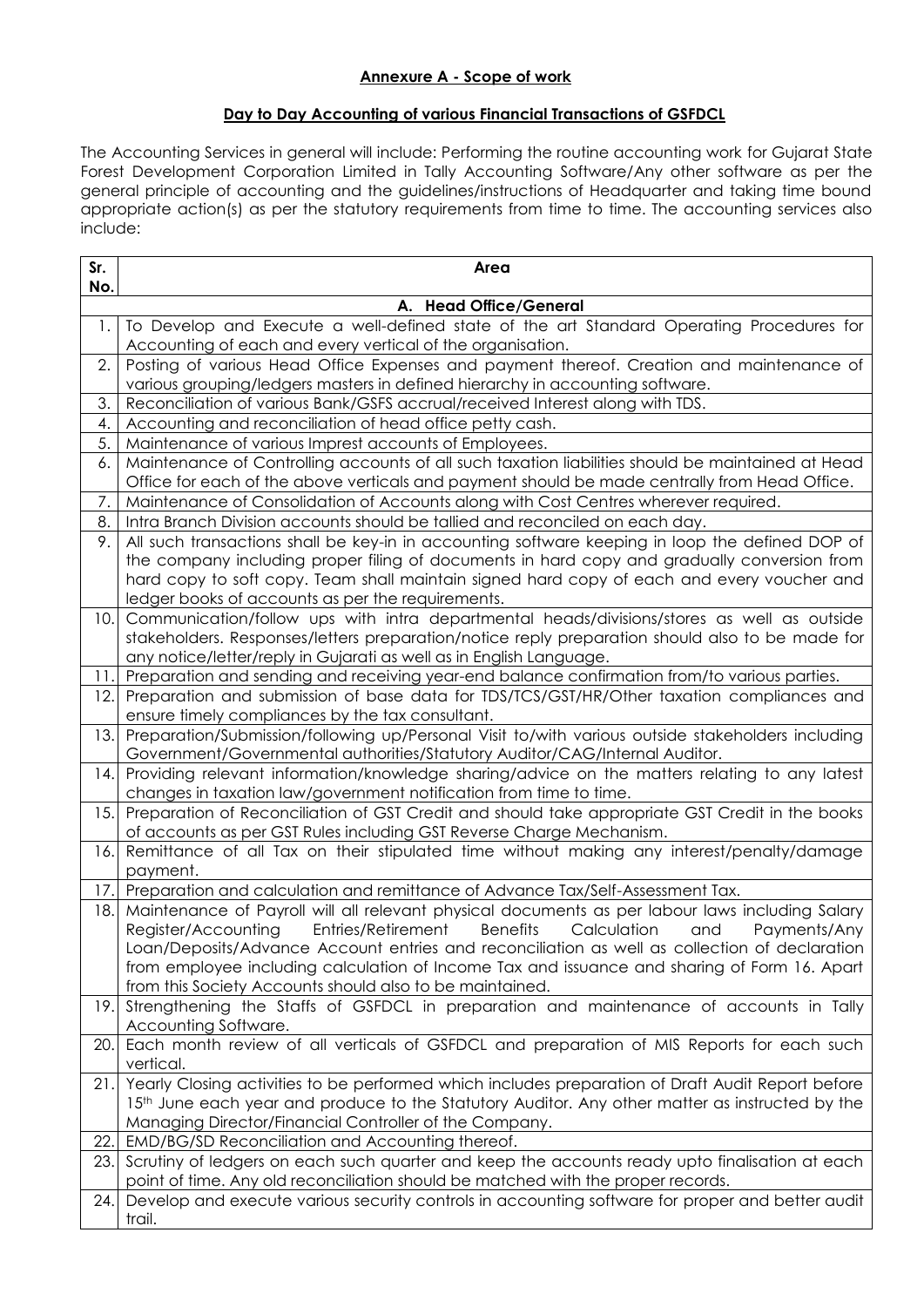|     | 25. Accounting and maintenance of any such other verticals included in the corporation portfolio in<br>the future course of time if any.                                                                                     |
|-----|------------------------------------------------------------------------------------------------------------------------------------------------------------------------------------------------------------------------------|
|     |                                                                                                                                                                                                                              |
|     | B.<br><b>Dhanvantari Vertical</b>                                                                                                                                                                                            |
| 26. | Maintenance of manufacturing accounts of all products of Dhanvantari Vertical.                                                                                                                                               |
| 27. | Preparation and Valuation of all types of stock on hand in amount as well as in quantity (item<br>wise)                                                                                                                      |
| 28. | Maintenance of each class of item wise inventories in Accounting Software                                                                                                                                                    |
| 29. | Preparation and Maintenance of Bill of Materials in Accounting Software                                                                                                                                                      |
| 30. | Maintenance of physical and accounting records of raw material issuance to each job work<br>cycle to finished goods to dispatch in accounting software.                                                                      |
| 31. | Assisting and guiding GSFDCL Team regarding any abnormal loss arising out of any production<br>cycle                                                                                                                         |
| 32. | Material Transfer Note accounting on each dispatch with predefined accounting software SOP.                                                                                                                                  |
| 33. | Maintenance of Godown/Store level inventory in Accounting Software and reconciliation of each<br>stock item at the end of each month.                                                                                        |
| 34. | Accounting of Sales Invoice (E-Invoicing) at each store level and educating Store Level Team<br>regarding issuance of proper sales invoice to customer as per GST Rules.                                                     |
| 35. | of Cash/Cheque/POS/UPI Collection/Receipts<br>Reconciliation<br>Sales<br>Оf<br>Retails<br>each<br>Counter/Divisions at the end of the month with Bank Reconciliation Entries along with Bank<br>Reconciliation.              |
| 36. | Creation and Maintenance of Debtors at each store level defined hierarchy grouping in<br>accounting software.                                                                                                                |
| 37. | Posting of each purchases (quantity wise)/expenses as per GST/TDS Rules and payment to                                                                                                                                       |
|     | vendors including maintenance of defined hierarchy grouping in accounting software.                                                                                                                                          |
| 38. | Apportionment of expenses and relevant accounting entries in accounting software.                                                                                                                                            |
| 39. | Monthly GST/TDS Adjustment entries and payment of output GST/Income Tax TDS/GST TDS as well<br>as any other taxation liabilities.                                                                                            |
| 40. | Preparation of various monthly/quarterly/yearly MIS as per instructions received from<br>Management.                                                                                                                         |
| 41. | Reconciliation of Stock Transfers from MFP Section or from MSP Grant Section.                                                                                                                                                |
| 42. | Posting of Fixed Assets and Preparation and Maintenance of Fixed Assets Register including<br>Calculation and posting of year end Depreciation as per Companies Act and Income Tax as<br>well.                               |
| 43. | Reconciliation of any Grant Received.                                                                                                                                                                                        |
| 44. | Any other Accounting Entries or Reconciliation/MIS/Calculation to be prepared as a part of book<br>keeping.                                                                                                                  |
|     |                                                                                                                                                                                                                              |
|     | C. Vanil Udhyog Vertical                                                                                                                                                                                                     |
| 45. | Maintenance of manufacturing accounts of all products of Vanil Udhyog Vertical.                                                                                                                                              |
| 46. | Preparation and Valuation of all types of stock on hand in amount as well as in quantity (item<br>wise)                                                                                                                      |
| 47. | Maintenance of each class of item wise inventories in Accounting Software                                                                                                                                                    |
| 48. | Preparation and Maintenance of Bill of Materials in Accounting Software                                                                                                                                                      |
| 49. | Maintenance of physical and accounting records of raw material issuance to each job work                                                                                                                                     |
| 50. | cycle to finished goods to dispatch in accounting software.<br>Assisting and guiding GSFDCL Team regarding any abnormal loss arising out of any production                                                                   |
|     | cycle                                                                                                                                                                                                                        |
| 51  | Material Transfer Note accounting on each dispatch with predefined accounting software SOP.                                                                                                                                  |
| 52. | Maintenance of Godown/Store level inventory in Accounting Software and reconciliation of each<br>stock item at the end of each month.                                                                                        |
| 53. | Accounting of Sales Invoice (E-Invoicing) at Vanil Udhyog as well as at each store level and<br>educating GSFDCL Team regarding issuance of proper sales invoice to customer as per GST Rules.                               |
| 54. | of Cash/Cheque/POS/UPI Collection/Receipts<br>Reconciliation<br>of<br>each<br>Retails<br>Sales<br>Counter/Divisions/Vanil Udhyog at the end of the month with Bank Reconciliation Entries along<br>with Bank Reconciliation. |
| 55. | Creation and Maintenance of Debtors at each store level defined hierarchy grouping in<br>accounting software.                                                                                                                |
| 56. | Posting of each purchases (quantity wise)/expenses as per GST/TDS Rules and payment to<br>vendors including maintenance of defined hierarchy grouping in accounting software.                                                |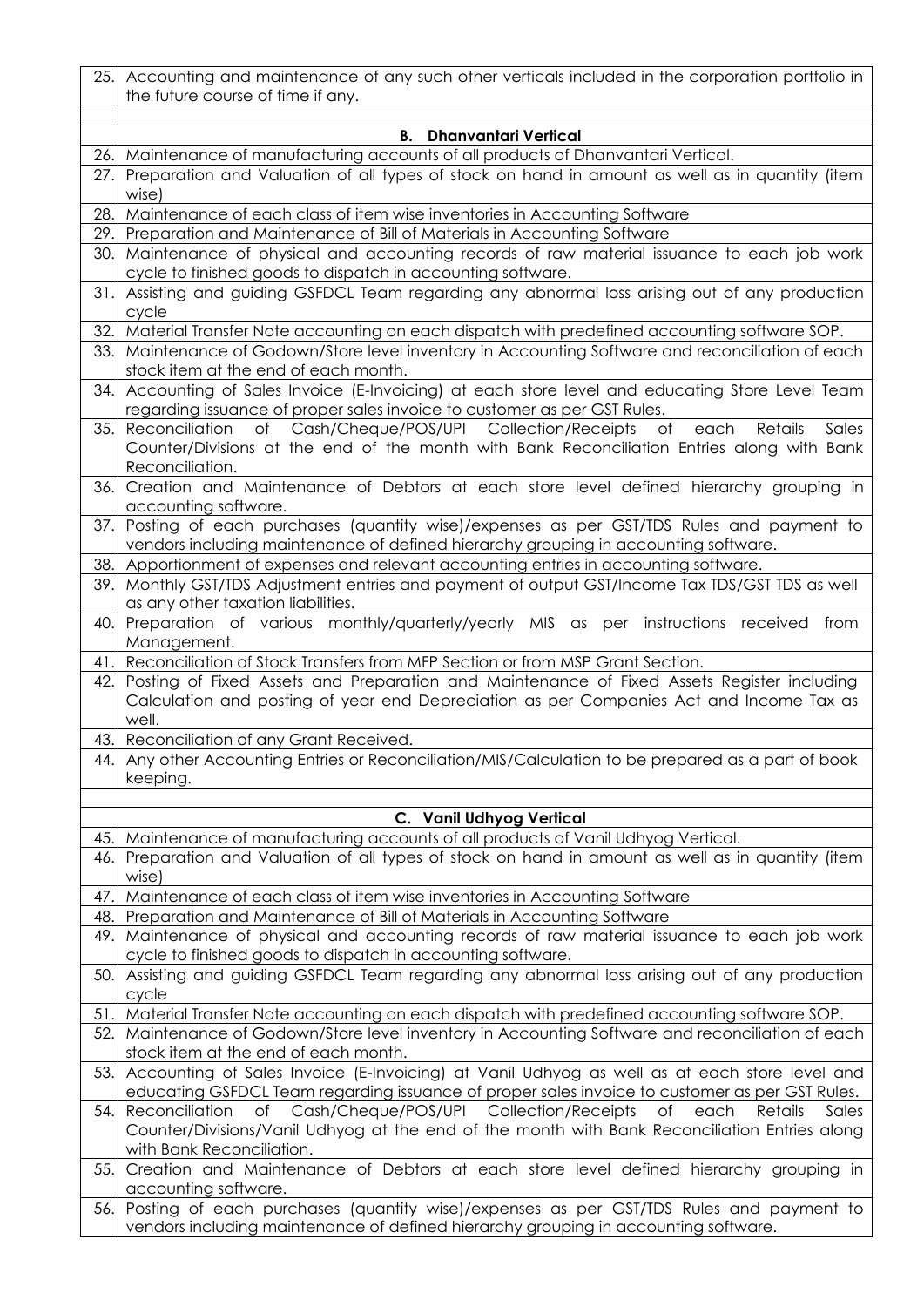| 57.  | Apportionment of expenses and relevant accounting entries in accounting software.                                                                                                     |
|------|---------------------------------------------------------------------------------------------------------------------------------------------------------------------------------------|
| 58.  | Monthly GST/TDS Adjustment entries and payment of output GST/Income Tax TDS/GST TDS as well                                                                                           |
|      | as any other taxation liabilities.                                                                                                                                                    |
| 59.  | Preparation of various monthly/quarterly/yearly MIS as per instructions received<br>from                                                                                              |
|      | Management.                                                                                                                                                                           |
| 60.  | Reconciliation of Stock Transfers from Vanil Udhyog to Renovation Segment as well as Internal                                                                                         |
|      | Consumption.                                                                                                                                                                          |
| 61.  | Posting of Fixed Assets and Preparation and Maintenance of Fixed Assets Register including                                                                                            |
|      | Calculation and posting of year end Depreciation as per Companies Act and Income Tax as                                                                                               |
|      | well.                                                                                                                                                                                 |
| 62.  | Reconciliation of any Grant Received.                                                                                                                                                 |
| 63.  | Any other Accounting Entries or Reconciliation/MIS/Calculation to be prepared as a part of book                                                                                       |
|      | keeping.                                                                                                                                                                              |
| 64.  | Ageing analysis for Stock Items as well as Debtors for each quarter.                                                                                                                  |
| 65.  | Accounting of Vanil Eco Den segment including Income/Expenses/Bank Reconciliation as well                                                                                             |
|      | profitability analysis on each month including defined grouping hierarchy in accounting software.                                                                                     |
|      |                                                                                                                                                                                       |
|      | <b>D.</b> Panam Vertical                                                                                                                                                              |
| 66.  | Maintenance of Plantation work in progress and preparation of various calculations and                                                                                                |
|      | accounting entries thereof.                                                                                                                                                           |
| 67.  | Maintenance of year wise Work In Progress in accounting software for each such harvesting                                                                                             |
|      | season and accounting of deferred valuation as per matching concept of accounting as well as                                                                                          |
|      | generally accepted accounting principles in such type of industry,                                                                                                                    |
| 68.  | Accounting of Sales Invoice (E-Invoicing) for Panam Vertical and educating GSFDCL Team                                                                                                |
|      | regarding issuance of proper sales invoice to customer as per GST Rules.                                                                                                              |
| 69.  | Reconciliation of Debtors Accounting and ageing thereof on each such half year.                                                                                                       |
| 70.  | Posting of each purchases/expenses as per GST/TDS Rules and payment to vendors including                                                                                              |
|      | maintenance of defined hierarchy grouping in accounting software.                                                                                                                     |
| 71.  | Apportionment of expenses and relevant accounting entries in accounting software.                                                                                                     |
| 72.  | Monthly GST/TDS Adjustment entries and payment of output GST/Income Tax TDS/GST TDS as well                                                                                           |
|      | as any other taxation liabilities.                                                                                                                                                    |
| 73.  | Preparation of various MIS as per instructions received from Management.                                                                                                              |
| 74.  | Posting of Fixed Assets and Preparation and Maintenance of Fixed Assets Register including<br>Calculation and posting of year end Depreciation as per Companies Act and Income Tax as |
|      | well.                                                                                                                                                                                 |
|      | 75. Reconciliation of any Grant Received and preparation of utilization certificates.                                                                                                 |
| 76.1 | Any other Accounting Entries or Reconciliation/MIS/Calculation to be prepared as a part of book                                                                                       |
|      | keeping.                                                                                                                                                                              |
|      |                                                                                                                                                                                       |
|      | E.<br><b>MFP/MSP Section</b>                                                                                                                                                          |
| 77.I | Maintenance of Trading accounts of all Sales products of MFP/MSP Vertical. Preparation of GFR                                                                                         |
|      | 19A and other UC Detailed documents which includes product wise profit and loss as per TRIFED                                                                                         |
|      | Guidelines.                                                                                                                                                                           |
| 78.I | Preparation and Valuation of all types of stock on hand in amount as well as in quantity (item                                                                                        |
|      | wise) for both MFP/MSP Section                                                                                                                                                        |
| 79.  | Maintenance of each class of item wise inventories in Accounting Software                                                                                                             |
| 80.  | Assisting and guiding GSFDCL Team regarding recovery of any abnormal loss/driage at any                                                                                               |
|      | division.                                                                                                                                                                             |
| 81.  | Material Transfer Note accounting on each dispatch with predefined accounting software SOP.                                                                                           |
| 82.  | Maintenance of Godown/Division/Store level inventory in Accounting Software and reconciliation                                                                                        |
|      | of each stock item at the end of each month.                                                                                                                                          |
| 83.  | Accounting of Sales Invoice (E-Invoicing) at each division/store level and educating Store Level                                                                                      |
|      | Team regarding issuance of proper sales invoice to customer as per GST Rules.                                                                                                         |
| 84.  | Reconciliation of Collection of MFP products at each month under Corporation/MSP Grant.                                                                                               |
| 85.  | Creation and Maintenance of Debtors at each store level defined hierarchy grouping in                                                                                                 |
|      | accounting software.                                                                                                                                                                  |
| 86.  | Posting of each purchases (quantity wise)/expenses as per GST/TDS Rules and payment to                                                                                                |
|      | vendors including maintenance of defined hierarchy grouping in accounting software.                                                                                                   |
| 87.  | Apportionment of expenses and relevant accounting entries in accounting software.                                                                                                     |
| 88.  | Monthly GST/TDS Adjustment entries and payment of output GST/Income Tax TDS/GST TDS as well                                                                                           |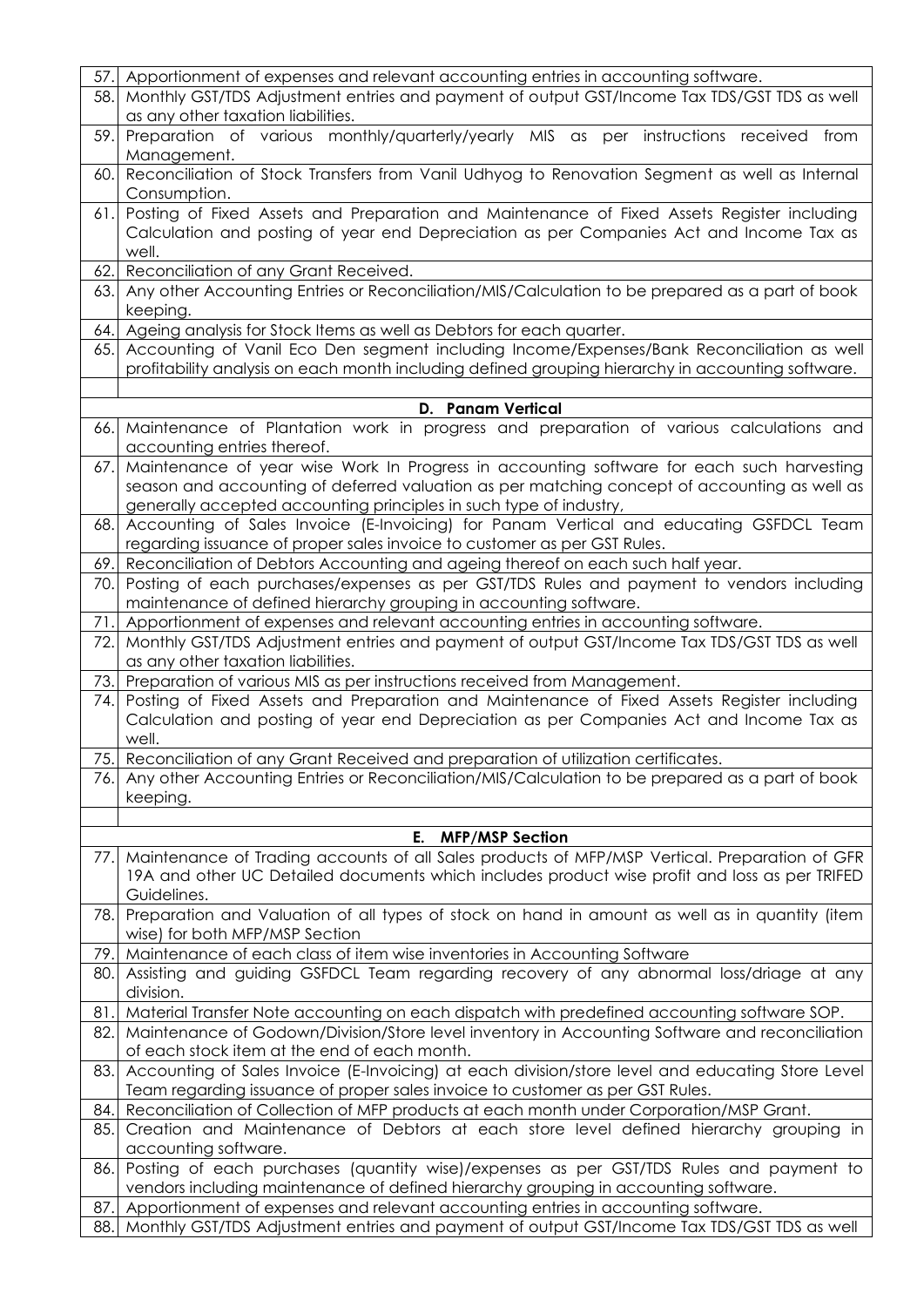|                  | as any other taxation liabilities.                                                                  |
|------------------|-----------------------------------------------------------------------------------------------------|
| 89.              | Preparation of various MIS as per instructions received from Management.                            |
| 90.              | Reconciliation of Stock Transfers to Dhanvantari Section.                                           |
| 91.              | Posting of Fixed Assets and Preparation and Maintenance of Fixed Assets Register including          |
|                  | Calculation and posting of year end Depreciation as per Companies Act and Income Tax as             |
|                  | well.                                                                                               |
| 92.              | Reconciliation of MSP and other Grant received including preparation of various Utilization         |
|                  | Certificates                                                                                        |
|                  | 93. Any other Accounting Entries or Reconciliation/MIS/Calculation to be prepared as a part of book |
|                  | keeping.                                                                                            |
|                  | 94. Recovery of excess driage/abnormal loss from relevant person.                                   |
|                  |                                                                                                     |
|                  | F.<br><b>Renovation Accounting</b>                                                                  |
| 95.              | Maintenance of cost centre wise accounts for each such turnkey project for better understanding     |
|                  | of profitability and any revenue leakages.                                                          |
|                  | 96. Preparation and Valuation of closing work in progress if any.                                   |
| 97.              | Material Transfer Note accounting on each receipt of each such material from Vanil Udyog and        |
|                  | accounting thereof.                                                                                 |
| 98.              | Preparation/Accounting/Issue of Sales Invoice (E-Invoicing) of Renovation Work including            |
|                  | education of GSFDCL Team regarding issuance of proper sales invoice to government                   |
|                  | department as per GST Rules.                                                                        |
|                  | 99. Bank Reconciliation.                                                                            |
| 100 <sub>l</sub> | Creation and Maintenance of Debtors hierarchy grouping in accounting software including             |
|                  | ledger scrutiny and ageing therof.                                                                  |
| 101              | Posting of each purchases (quantity wise)/expenses as per GST/TDS Rules and payment to              |
|                  | vendors including maintenance of defined hierarchy grouping in accounting software.                 |
|                  | 102 Apportionment of expenses and relevant accounting entries in accounting software.               |
|                  | 103 Monthly GST/TDS Adjustment entries and payment of output GST/Income Tax TDS/GST TDS as well     |
|                  | as any other taxation liabilities.                                                                  |
|                  | 104 Preparation of various MIS as per instructions received from Management.                        |
|                  | 105 Posting of Fixed Assets and Preparation and Maintenance of Fixed Assets Register including      |
|                  | Calculation and posting of year end Depreciation as per Companies Act and Income Tax as             |
|                  | well.                                                                                               |
|                  | 106 Any other Accounting Entries or Reconciliation/MIS/Calculation to be prepared as a part of book |
|                  | keeping.                                                                                            |
|                  | 107 Ageing analysis for Stock Items as well as Debtors for each quarter.                            |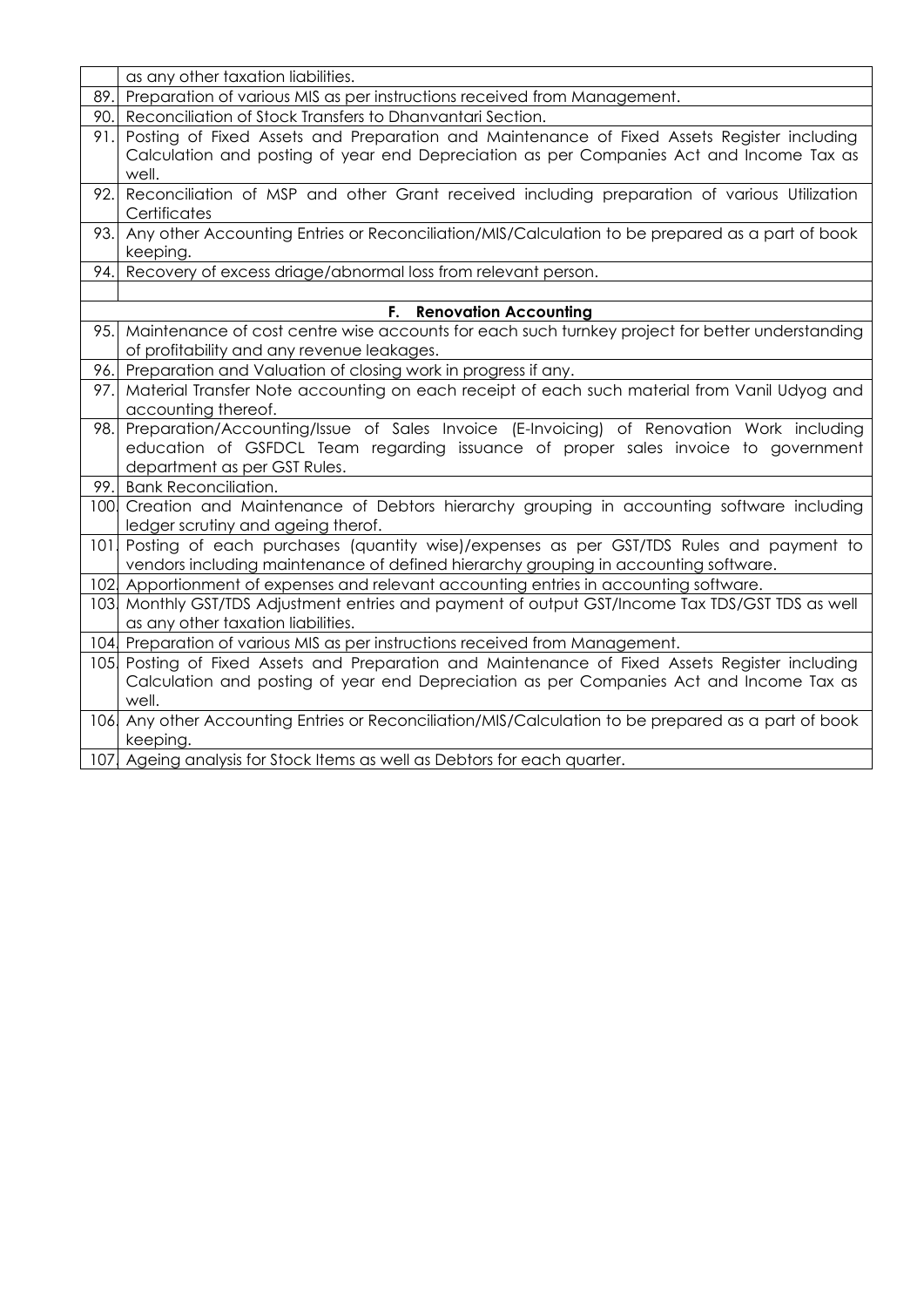### **Annexure B – Deliverables**

| Sr. | <b>Particulars</b>                                                                                                                                                                                                                                                   |
|-----|----------------------------------------------------------------------------------------------------------------------------------------------------------------------------------------------------------------------------------------------------------------------|
| No. |                                                                                                                                                                                                                                                                      |
| 1.  | Strong accounting team containing 4 members including 2 Sr. Accountants (preferably 01<br>Chartered Accountants/Cost Accountants) and 2 Accountants with good knowledge and<br>experience in Tally Prime and with Accounting background to work throughout the year. |
| 2.  | Deployed team should work in Head Office at Vadodara from 10:30 AM to 06:10 PM on every<br>working day.                                                                                                                                                              |
| 3.  | Sometimes during the Audit or in any emergency works time Accounting team should be<br>available even on holidays or over timings.                                                                                                                                   |
| 4.  | Direct Supervision of Partner-in-Charge of the firm and the Partner Should work very closely with<br>the Accounting Team, Finance Controller and Management of GSFDCL and must be available<br>as and when needed.                                                   |
| 5.  | Successful Chartered Accountant/Cost Accountants should take lead and carry the accounts<br>works from their accounting team and should guide and solve the accounting issues effectively.                                                                           |
| 6.  | Articleship students should not be deployed in the place of Sr. Accountants and Accountants.                                                                                                                                                                         |
| 7.  | If the firms provide unskilled/ Inexperienced people to the Institution then the GSFDCL will reject<br>such employees and asked to deploy right people.                                                                                                              |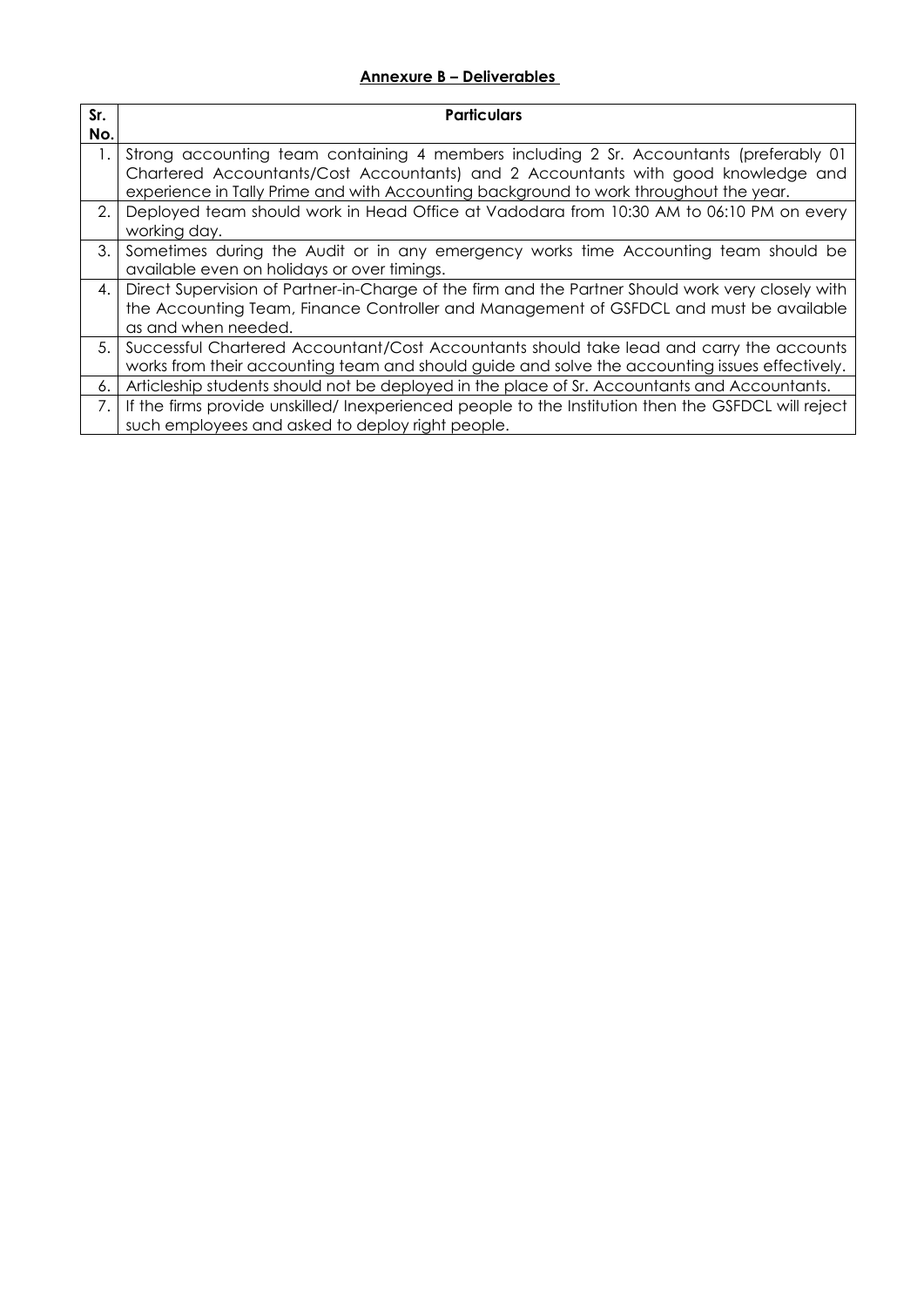| <u>Annexure – C Eligibility Criteria (Point Allocation) of CA/CMA firms will be as under</u>                                                                                                                                                                                                                                                                                       |                                                                                                                                                                                                                                                                  |                                                                                                                            |                                                                                                                                       |                       |  |
|------------------------------------------------------------------------------------------------------------------------------------------------------------------------------------------------------------------------------------------------------------------------------------------------------------------------------------------------------------------------------------|------------------------------------------------------------------------------------------------------------------------------------------------------------------------------------------------------------------------------------------------------------------|----------------------------------------------------------------------------------------------------------------------------|---------------------------------------------------------------------------------------------------------------------------------------|-----------------------|--|
| Sr<br>N<br>О.                                                                                                                                                                                                                                                                                                                                                                      | <b>Eligibility Criteria</b>                                                                                                                                                                                                                                      | Documents to be<br><b>Submitted</b>                                                                                        | <b>Points to be Allocated</b>                                                                                                         | Max.<br><b>Points</b> |  |
| 1.                                                                                                                                                                                                                                                                                                                                                                                 | The Firm of CA/CMA must be in<br>existence for at least 10 years as<br>on 31.03.2022.                                                                                                                                                                            | <b>Firm</b><br>Registration<br>issued by<br>Certificate<br>ICAI/ICMAI requires to<br>attach.                               | 1 Point<br>per year<br>in.<br>existence (fraction of the<br>year to be ignored)                                                       | 15<br>(Fifteen)       |  |
| 2.                                                                                                                                                                                                                                                                                                                                                                                 | The CA/CMA Firm must have 3<br>Partners as on 31.03.2022 and<br>out of that 2<br>should<br>be<br><b>FCA/FCMA</b><br>and<br>the<br>said<br>FCA/FCMA partners should be<br>in continuous with the same firm<br>as a partner since last 5 years as<br>on 31.03.2022 | Certificate<br>issued<br>by<br>the<br><b>ICAI/ICMAI</b><br>for<br>Constitution of firm                                     | A. 1 Point for<br>each<br>Partner<br>who<br>is.<br>ACA/ACMA.<br>2<br>Point<br>for<br>each<br>В.<br>Partner<br>who<br>is.<br>FCA/FCMA. | 10<br>(Ten)           |  |
| 3.                                                                                                                                                                                                                                                                                                                                                                                 | The CA/CMA Firm should have<br>more than 10 Qualified/Semi<br>Qualified Assistants employed in<br>the Firm                                                                                                                                                       | Chart Showing List of<br><b>Employees</b><br>with<br>Designation                                                           | 1 Point for each Assistant                                                                                                            | 15<br>(Fifteen)       |  |
| 4.                                                                                                                                                                                                                                                                                                                                                                                 | The firm shall have Accounting<br>Work<br>Experience of<br>Govt.<br>Companies                                                                                                                                                                                    | Attach<br>Appointment<br>Letter/Work Order                                                                                 | 1 Point for each such<br>work order                                                                                                   | 10<br>(Ten)           |  |
| 5.                                                                                                                                                                                                                                                                                                                                                                                 | firm<br>must<br><b>The</b><br>have<br>statutory/cost audit experience<br>of atleast 1 (one) Company<br>having Turnover more than Rs.<br>100 Crores                                                                                                               | External<br>Certificate<br>certifying conduct of<br>audit<br>along<br>with<br>Turnover<br>Оf<br>the<br>respective Company. | 1 Point for each year of<br>audit                                                                                                     | 10<br>(Ten)           |  |
| 6.                                                                                                                                                                                                                                                                                                                                                                                 | Participating firm should be firm<br>with<br>valid<br>Permanent<br>$\alpha$<br>Account Number (PAN)<br>and<br><b>GST</b><br>Registration<br>and<br>filed<br>returns till last month.                                                                             | Attach copy of PAN<br>and GST Registration<br>Certificate and Copy<br>of GSTR 3B for last 3<br>months                      | <b>NA</b>                                                                                                                             | <b>NA</b>             |  |
| 7.                                                                                                                                                                                                                                                                                                                                                                                 | The CA/CMA Firm must have a<br>minimum annual professional<br>receipt of Rs.50/Rs.25 lacs each<br>of last three years respectively<br>i.e.F.Y.2019-20,<br>2020-21<br>and<br>2021-22.                                                                             | <b>External CA Certificate</b><br>for Turnover or Copy of<br>Annual Accounts for<br>last 3 years.                          | <b>NA</b>                                                                                                                             | <b>NA</b>             |  |
| Sub Total                                                                                                                                                                                                                                                                                                                                                                          |                                                                                                                                                                                                                                                                  |                                                                                                                            |                                                                                                                                       |                       |  |
| 8. Personal Interview with the Team Leader along with the Partner in Charge of this work for<br>below subject:<br>A. Core knowledge of Grant Accounting and Manufacturing Accounting<br>B. Implementation of Various Security Policy, Cost Centre and Group Company Concept<br>C. Implementation of Internal Control and Policy thereof<br>D. E-Invoicing and GST Credit Mechanism |                                                                                                                                                                                                                                                                  |                                                                                                                            |                                                                                                                                       |                       |  |
| <b>Total Marks</b>                                                                                                                                                                                                                                                                                                                                                                 |                                                                                                                                                                                                                                                                  |                                                                                                                            |                                                                                                                                       |                       |  |

**Firms / Companies complying who fulfill above eligibility criteria shall only apply.**

The selection process would be Quality and Cost Based Selection (QCBS). The Evaluation Committee will select the Agency by giving 70% weightage to the Technical Bid as per Schedule-I along with documents vide Annexure C attached herewith and 30% weightage on the price bid as per Annexure D. The bidders must meet the qualifying criteria as per Annexure C of the Tender documents.

Formula for determining the financial scores is as under:

### *Formula Base: SF=100 X F/FM*

*i.e. SF= Standard Financial Score, F=L1 offered and FM=Offer Submitted by L2, L3…and so on.*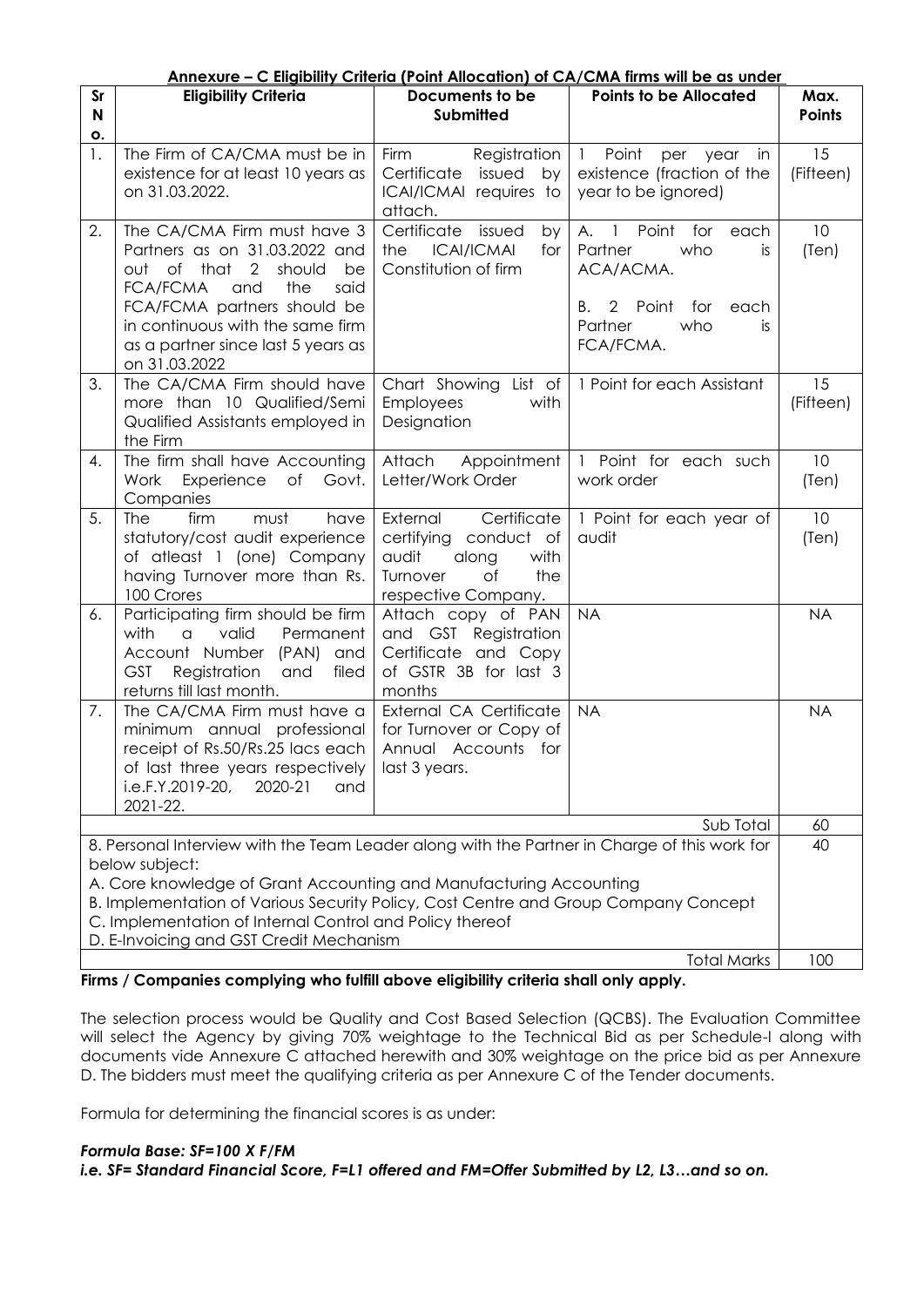## **Annexure D (format of Price-Bid to be submitted in sealed cover)**

| Sr. No. | <b>Particulars</b>                                | <b>Professional Fees (Excluding GST)</b> |            |            |
|---------|---------------------------------------------------|------------------------------------------|------------|------------|
|         |                                                   | FY 2022-23                               | FY 2023-24 | FY 2024-25 |
|         | Fees for Accounting Services as per scope of work |                                          |            |            |
|         | (Annuallv)                                        |                                          |            |            |

**Signature: \_\_\_\_\_\_\_\_\_\_\_\_\_\_\_\_\_\_\_\_\_\_**

**Name of the Authorized Signatory: \_\_\_\_\_\_\_\_\_\_\_\_\_\_\_\_\_\_\_\_\_\_\_\_**

**Stamp of the Proprietor/Firm: \_\_\_\_\_\_\_\_\_\_\_\_\_\_\_\_\_\_\_\_\_\_** 

**Date: \_\_\_\_\_\_\_\_\_\_\_\_\_\_**

**Place: \_\_\_\_\_\_\_\_\_\_\_\_\_**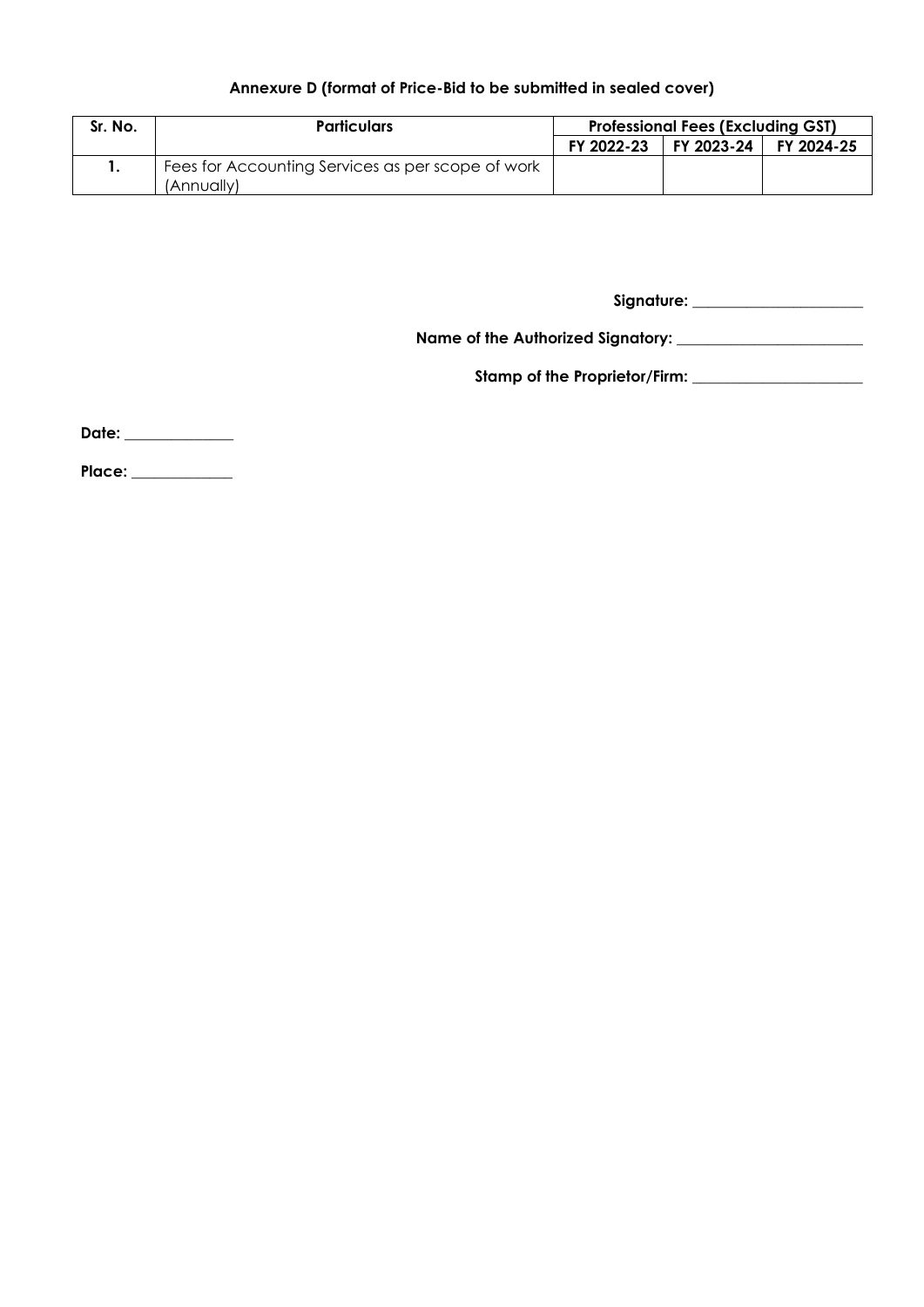# **Schedule – I**

(To be printed on the letterhead of the Firm/LLP)

## **Technical Offer**

- **1.** Name of the Firm/Company:-
- **2.** Year of Establishment:-
- **3.** Total No. of Years as on 31/03/2022:-
- **4.** Firm Registration No:
- **5.** Constitution (Partnership/Company):-
- **6.** Office Address:-
- **7.** Phone Nos.:- Fax:- Fax:- Email:-
- **8.** Details of Partners/Directors:-

| Sr. No        | <b>Name</b> | <b>ACA/FCA</b><br>/ACMA/F<br><b>CMA</b> | Membership<br>No./ Year of<br>Reg. with<br><b>ICAI/ICMAI</b> | <b>Post Qualification</b><br><b>Experience</b> |
|---------------|-------------|-----------------------------------------|--------------------------------------------------------------|------------------------------------------------|
|               |             |                                         |                                                              |                                                |
| $\mathcal{P}$ |             |                                         |                                                              |                                                |
| 3             |             |                                         |                                                              |                                                |
|               |             |                                         |                                                              |                                                |
| 5             |             |                                         |                                                              |                                                |

**9. Details of Staff:-**

## **A. Details of Total staff**

| Sr.<br>No. | <b>Particular</b>                             | No. |
|------------|-----------------------------------------------|-----|
|            | <b>Chartered Accountants/Cost Accountants</b> |     |
| 2.         | Audit Staff                                   |     |
| 3.         | Article Staff                                 |     |
|            | Others                                        |     |
|            | Total                                         |     |

### **B. Details of Chartered Accountants/Cost Accountants in Employment (Other than Partners):**

| Sr.<br>No. | <b>Name</b> | ACA/FCA/<br><b>ACMA/FCM No/Year of</b> | Membership<br>Regn | Working<br>with the firm Qualification<br>since | Post<br><b>Experience</b> |
|------------|-------------|----------------------------------------|--------------------|-------------------------------------------------|---------------------------|
|            |             |                                        |                    |                                                 |                           |
| 2.         |             |                                        |                    |                                                 |                           |
| 3.         |             |                                        |                    |                                                 |                           |
| 4.         |             |                                        |                    |                                                 |                           |
| 5.         |             |                                        |                    |                                                 |                           |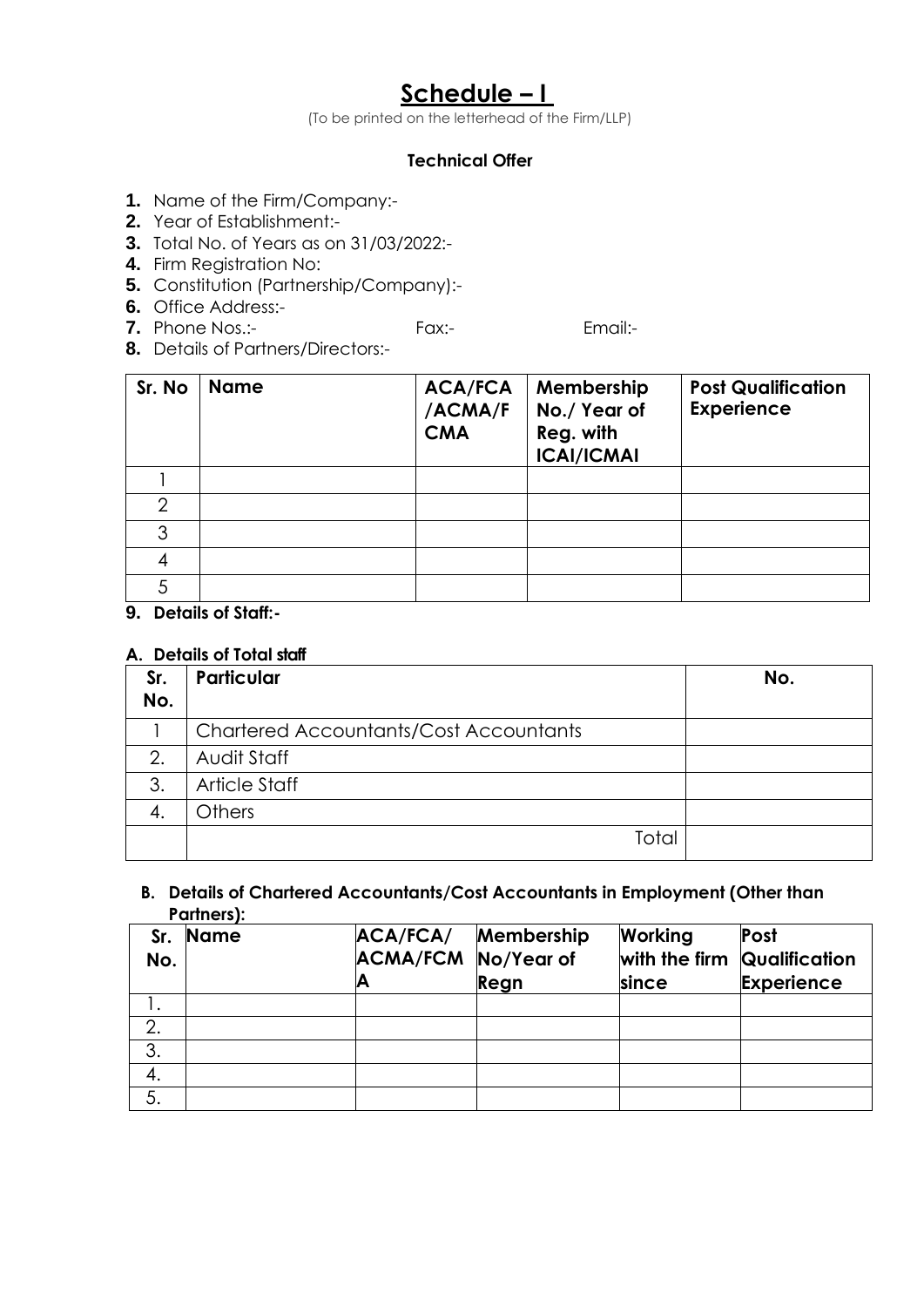### **10. Experience:-**

**A. Accounting Experience of Government Companies**

| Sr.<br>No. | Name of Org. | Address of Org. | Year of<br>allotment of<br>Audit | <b>Audit Report</b><br>submitted or<br>not? |
|------------|--------------|-----------------|----------------------------------|---------------------------------------------|
|            |              |                 |                                  |                                             |
| 2.         |              |                 |                                  |                                             |
| 3.         |              |                 |                                  |                                             |
| 4.         |              |                 |                                  |                                             |
|            |              |                 |                                  |                                             |

### **B. Audit of Experience of Company having Annual Turnover of Rs. 100 Crores or more**

| Sr.<br>No. | Name of Org. | <b>Address of</b><br>Org. | Year of<br>allotment of<br>Audit | <b>Audit Report</b><br>submitted or not? |
|------------|--------------|---------------------------|----------------------------------|------------------------------------------|
| ι.         |              |                           |                                  |                                          |
| 2.         |              |                           |                                  |                                          |
| 3.         |              |                           |                                  |                                          |
|            |              |                           |                                  |                                          |
|            |              |                           |                                  |                                          |

**11. Details of the partner in charge of the firm who will be handling this assignment of GSFDCL LTD:-**

| Sr.<br>No. | <b>Name</b> | <b>Designation</b> | <b>Qualification</b> | Total<br><b>Experience</b> | Date of<br>Appointment | Contact<br>No. |
|------------|-------------|--------------------|----------------------|----------------------------|------------------------|----------------|
| ι.         |             |                    |                      |                            |                        |                |
| 2.         |             |                    |                      |                            |                        |                |
| 3.         |             |                    |                      |                            |                        |                |
| 4.         |             |                    |                      |                            |                        |                |
| 5.         |             |                    |                      |                            |                        |                |
| 6          |             |                    |                      |                            |                        |                |

### **Declaration:**

- 1. All the information provided by me / us herein above is correct.
- 2. I/We have no objection if enquiries are made about the work listed by me / us in the accompanying sheets / annexure.
- 3. I/We hereby undertake that, I will not sub contact the work.
- 4. I/We hereby undertake that, neither I nor any of my partners have any interest in the business of the Company.

**Signature: \_\_\_\_\_\_\_\_\_\_\_\_\_\_\_\_\_\_\_\_\_\_**

**Name of the Authorized Signatory: \_\_\_\_\_\_\_\_\_\_\_\_\_\_\_\_\_\_\_\_\_\_\_\_**

**Stamp of the Proprietor/Firm: \_\_\_\_\_\_\_\_\_\_\_\_\_\_\_\_\_\_\_\_\_\_** 

**Date: \_\_\_\_\_\_\_\_\_\_\_\_\_\_**

**Place: \_\_\_\_\_\_\_\_\_\_\_\_\_**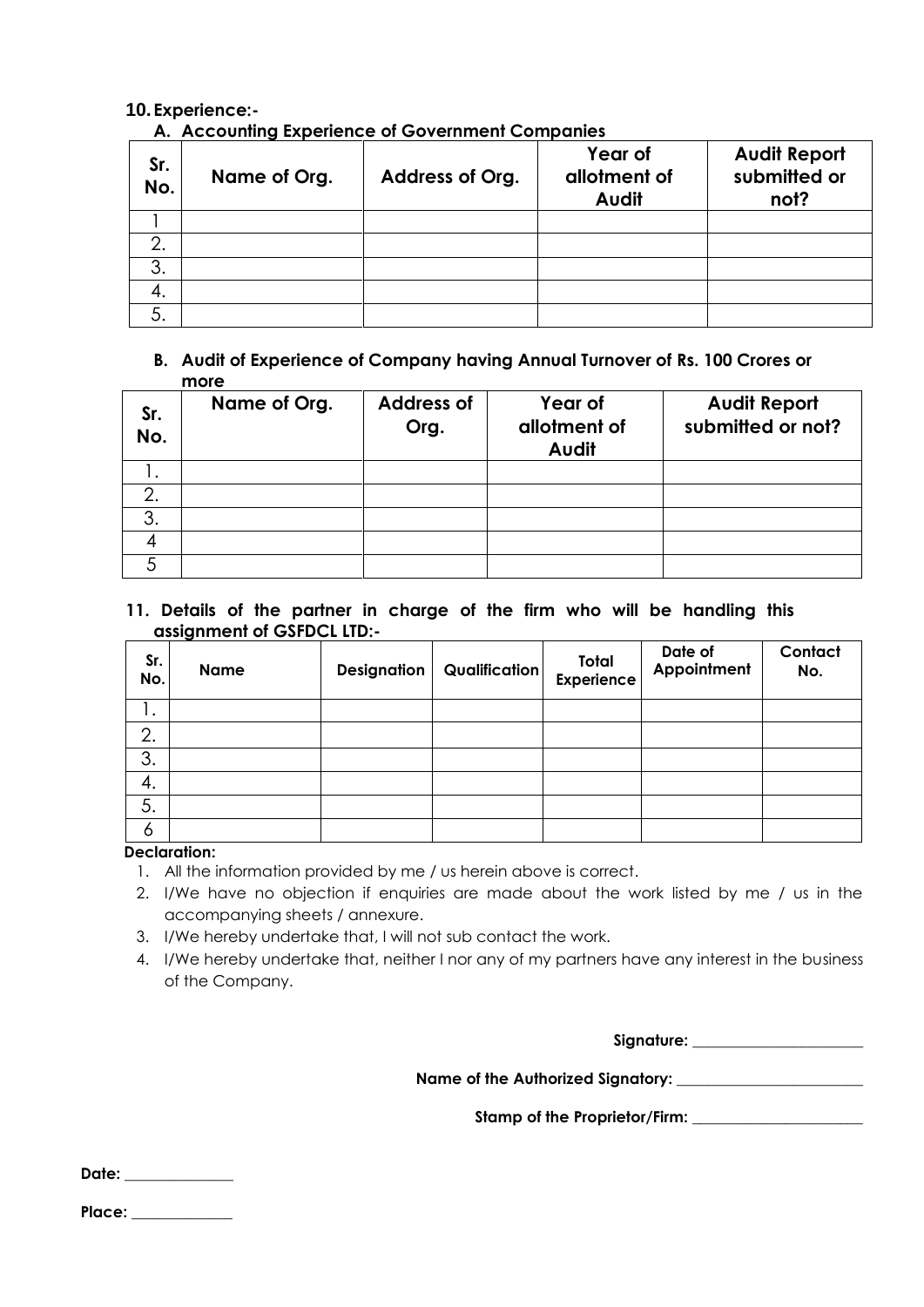## **GENERAL CONDITIONS OF CONTRACT**

- 1. **Annexure** referred to in these conditions shall means the relevant annexure appended tothe Tender Document and the Contract.
- 2. **GSFDCL** shall mean Gujarat State Forest Development Corporation Limited established under the Companies Act, 2013.
- 3. **Bid** means the Contractor"s priced offer to the GSFDCL for providing Accounting Services Contract.
- 4. **Commencement Date** means the date upon which the Contractor receives the notice to commence the rendering of services at specified places.
- 5. **Competent Authority** shall mean any officer authorized by the GSFDCL to act on behalf of the GSFDCL under this contract.
- 6. **Contract** shall mean and include the Tender Notice, instructions to bidders, terms and conditions of contract, Letter of Acceptance, the Offer, the Agreement and mutually accepted conditions in the authorized correspondence exchanged with the bidder by the GSFDCL and any other document forming part of the contract.
- 7. **Contract Amount** shall mean the sum quoted by the Contractor in his bid and accepted by the GSFDCL.
- 8. **Contractor** shall mean the firm/LLP or company whether incorporated or not, undertaking the Contract and shall include legal representatives of such individual orpersons composing such firm or unincorporated company or successors of such firm or company as the case may be and permitted assigns of such firm/LLP or company.
- 9. **Managing Director** shall mean the Managing Director of the GSFDCL, for the time being holding that office and also his successor and shall include any officer authorized by him.
- 10. **Letter of Acceptance** means the formal acceptance letter given by the Contractor.
- 11. **Services** shall mean the services to be provided to the GSFDCL by the Contractor as stated inthe Contract.
- 12. **Tender** means formal invitation by the GSFDCL to the prospective bidders to offer rates for Accounting Services for Gujarat State Forest Development Corporation Ltd. 78, Vanganga, Alkapuri, Vadodara.
- 13. **Parties to the Contract**: The parties to the contract shall be the Contractor, whose offer is accepted by the GSFDCL; and the GSFDCL.
- 14. The person signing the offer or any other document forming the part of Contract on behalf of other persons of a firm shall be deemed to have due authority to bind such person/s or the firm as the case may be, in all matters pertaining to the Contract. If it is found that the person concerned has no such authority, the GSFDCL may, without prejudice to any other Civil/Criminal remedies, terminate the Contract and hold the signatory and / or the firm liable for all costs and damages for such termination.
- 15. **Performance Security**: To ensure due performance of the contract, an interest-free deposit, in the form of EMD as defined in **Terms & Conditions** shall be converted to Performance Security.
- 16. Performance Security shall remain valid for a period of sixty days beyond the date of completion of all contractual obligations of the contractor. The Performance Security shall be returned to the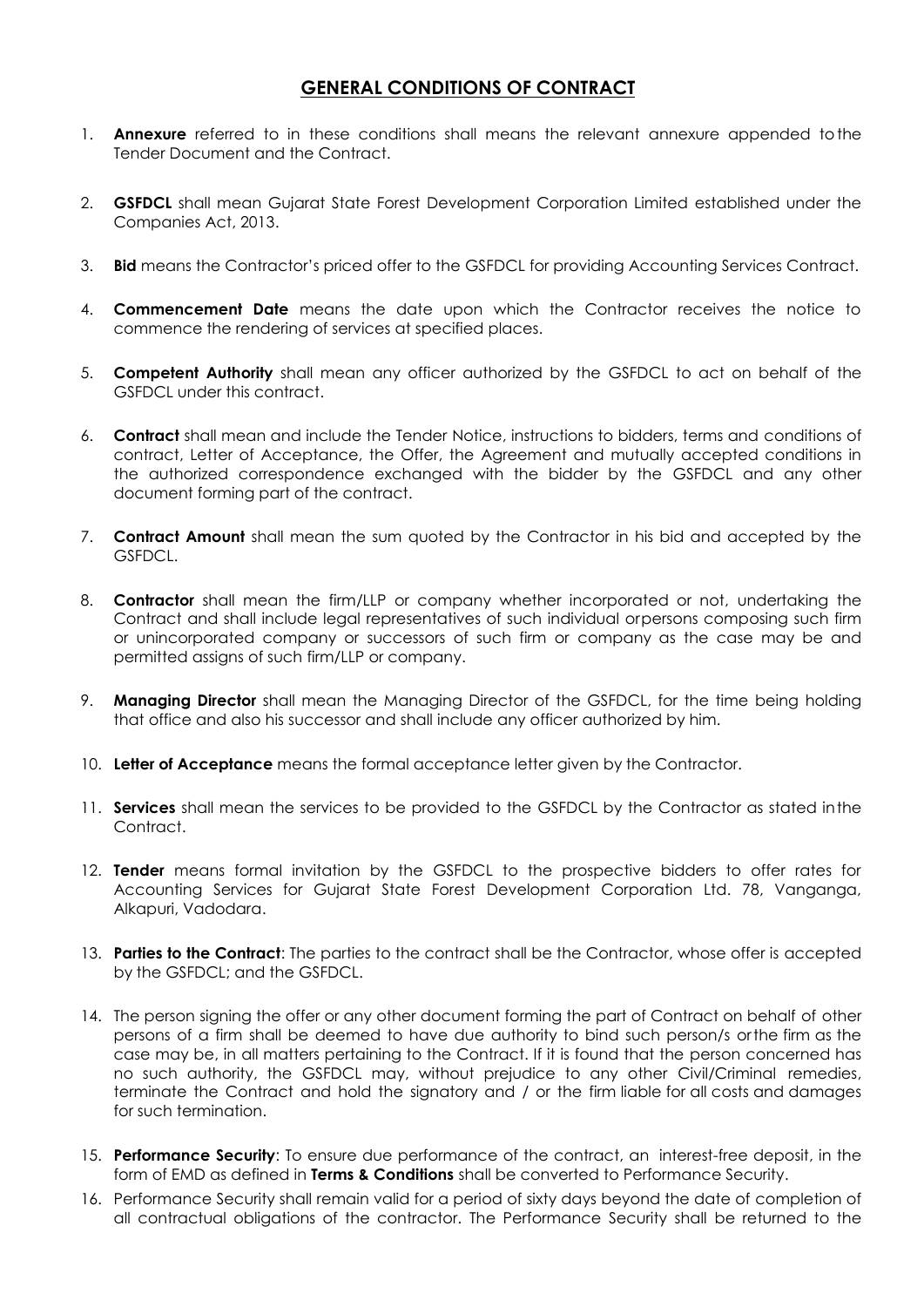Contractor by the GSFDCL after sixty days of completion. However, if any outstanding dues, recovery on the part of Contractor, the same shall be adjusted with Performance Security and the balance will be refunded. In case of breach of Contract, the Performance Security will be forfeited.

- 17. **Contract Documents:** The several Contract documents forming the Contract shall be taken as mutually explained to one party by the other, but in case of ambiguities or discrepancies the same shall be explained and harmonized by the Competent Authority of the GSFDCL who shall issue to the Contractor necessary instruction thereon and in such event unless otherwise provided in the Contract the priority of the documents forming the contract shall be as follows:
	- (i) The Agreement
	- (ii) The Conditions of Contract
	- (iii) Tender Notice and Tender Document
	- (iv) Letter of Acceptance
	- (v) Any other correspondence exchanged between the parties in connection with contract.
	- (vi) The GSFDCL"s Offer letter (Work order)
- 18. **Validity of the Contract:** The Contract shall be valid for a period of one year from the date of award of Contract which can be extended for further period of two years with the same rates and Terms & Conditions subject to mutual consent between the GSFDCL and the Contractor and satisfactory performance by the contractor during the contract period.
- 19. **Scope of work**: The contractor shall provide Accounting Services as per the Scope of work given in **Annexure A.** The Accounting works which are originated before the award of contract and also at the time of award of contract in respect of all work as mentioned in Scope of Work shall be taken up by the Contractor.
- 20. **Payment Terms**: The payment of bills of the contract will be made only through NEFT and for the same bank details shall be provided for making payment. The payment will be made after deduction of applicable taxes in accordance to Income Tax Act, 1961 as per the Government notification from time to time. Contractor shall raise an Invoice each month along with applicable MIS to the satisfaction of Financial Controller/Managing Director.
- 21. **Suspension of Contract**: The GSFDCL shall be at liberty at any time to temporarily suspend this Contract on giving 24 hours" notice in writing to the Contractor for breach of any of the terms and conditions of this Contract for insufficient service or misconduct of the Contractor as to which the decision of the GSFDCL shall be final and the Contractor shall not be entitled to any change or compensation by reason thereof.
- 22. **Termination by the GSFDCL**: It shall also be lawful for the GSFDCL to terminate the Agreement at any time without assigning any reason and without being liable for loss or damage which the Contractor may suffer by reason of such termination, by giving the Contractor one month notice in writing by the GSFDCL for such termination. Any such termination shall be without prejudice to any other right of the GSFDCL under the Contract.
- 23. **Contractor's right to terminate**: If the Contractor decides to terminate the Contractbe for the end of contract period, the Contractor has to give an advance intimation of at least 30 days. If the Contractor terminates the agreement without prior notice of 30 days, then the entire security deposit will be forfeited.
- 24. Deployed person shall be a B. Com/M.Com Graduate/CA complete and also well conversant with tally software, GST and MS Office in performing the accounting work along with preparation of letters/notice reply in Gujarati as well as in English. Copy of the qualification and experience certificate of the deployed person shall be enclosed.
- 25. The contractor shall attend office on all working days and deploy qualified and experienced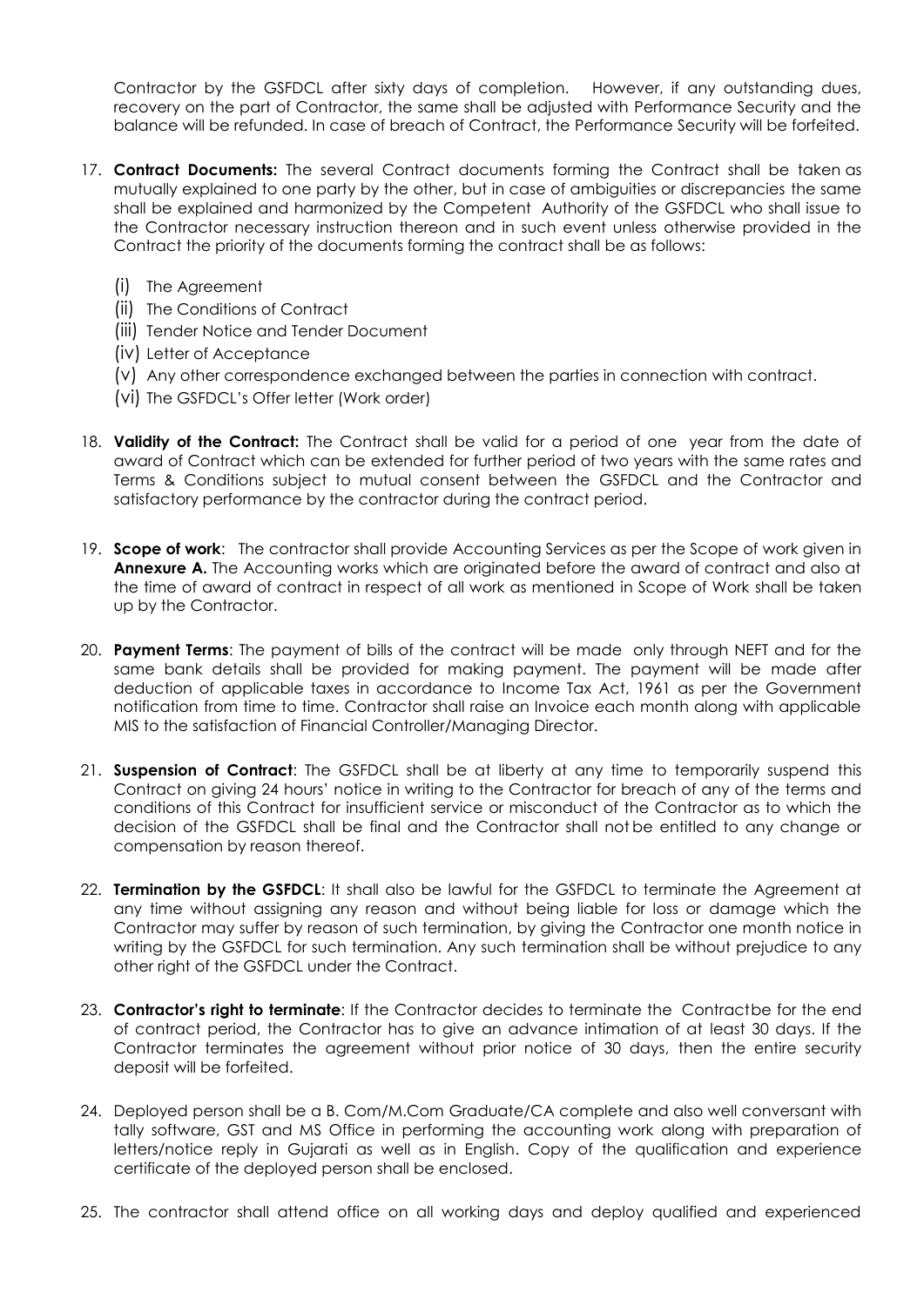personnel in performing the job as per the GSFDCL requirements and shall complete the assigned task within the stipulated time as and when required.

- 26. The deployed persons shall maintain decent behavior and shall strictly adhere the general principle of code of conduct in the office.
- 27. The GSFDCL shall remove any of the deployed person from the assigned job, if it is found that the assigned work are not being carried-out as per standards or not adhering the codeof conduct.
- 28. The contractor is sole responsible for disbursement of wages to the deployed personnel and also liable for any benefits in respect of EPF, ESI and other statutory compliance of Government Ordinance from time to time.
- 29. The contractor is sole responsible for any of the compensation to the deployed personnel and also liable for other statutory compliance of Government Ordinance from time to time in respect of any injury / accident that causes in office premise.
- 30. **Force Majeure Clause**: If at any time during the continuance of this Contract, the performance in whole or in part by either party of any obligation under this contract shall be prevented or delayed by the reasons of any war, hostility, acts of the public enemy, epidemics, civil commotion, sabotage, fires, floods, explosion, quarantine restrictions, strikes, lockouts or act of God (hereinafter referred to as such acts) provided notice of happening of such event is given by one party to the other within 21 days from the date of occurrence thereof, neither party shall be by reasons of such event, be entitled to terminate this contract nor shall either party have any claim for damages against the other in respectof such non-performance or the delay in performance, and deliveries under the contract shall be resumed as soon as practicable after such event has come to an end or ceased to exist, and the decision of the Managing Director of the GSFDCL as to whether the deliveries have been so resumed or not, shall be final and conclusive, PROVIDED FURTHER that if the performance in whole or part of any obligation under this contract is prevented or delayed by reason of any such event for a period exceeding 60 days, either party may at its option terminate the contract provided also that the GSFDCL shall be at liberty to take over from the Contractor at a price to be fixed by Managing Director, which shall be final.
- 31. **Corrupt or Fraudulent Practices**: The GSFDCL requires that the Bidders under this Bid observe the highest standards of ethics during the procurement and execution of such Contracts. Accordingly, the GSFDCL defines the terms set forth as follows:
	- A. Corrupt practice means the offering, giving, receiving or soliciting of anything of value to influence the action of the public official in the procurement process or in contract execution; and
	- B. "Fraudulent practice" means a misrepresentation of facts in order to influence a procurement process or an execution of a contract to the detriment of the GSFDCL, and includes collusive practice among Bidders (prior to or after Bid submission) designed to establish Contract Prices at artificial non-competitive levels and to deprive the GSFDCL ofthe benefits of the free and open competition.
	- C. The GSFDCL will reject a proposal for award if it determines that the Contractor has engaged in corrupt or fraudulent practices before, during or after the period of contract; The GSFDCL will hold the Contractor ineligible to be awarded a contract, either indefinitely or for a period of 24 months from the date of declaring the contractor ineligible if it at any time determines that the Contractor has engaged in corrupt and fraudulent practices in competing for, or in executing the Contract.
- 32. **Confidentiality:** The Contractor shall not divulge or disclose proprietary knowledge obtained while providing Accounting Services under this Contract to any person, without the prior written consent of the GSFDCL.
- 33. **Publicity:** Any publicity by the Contractor in which the name of the GSFDCL is to be used, should be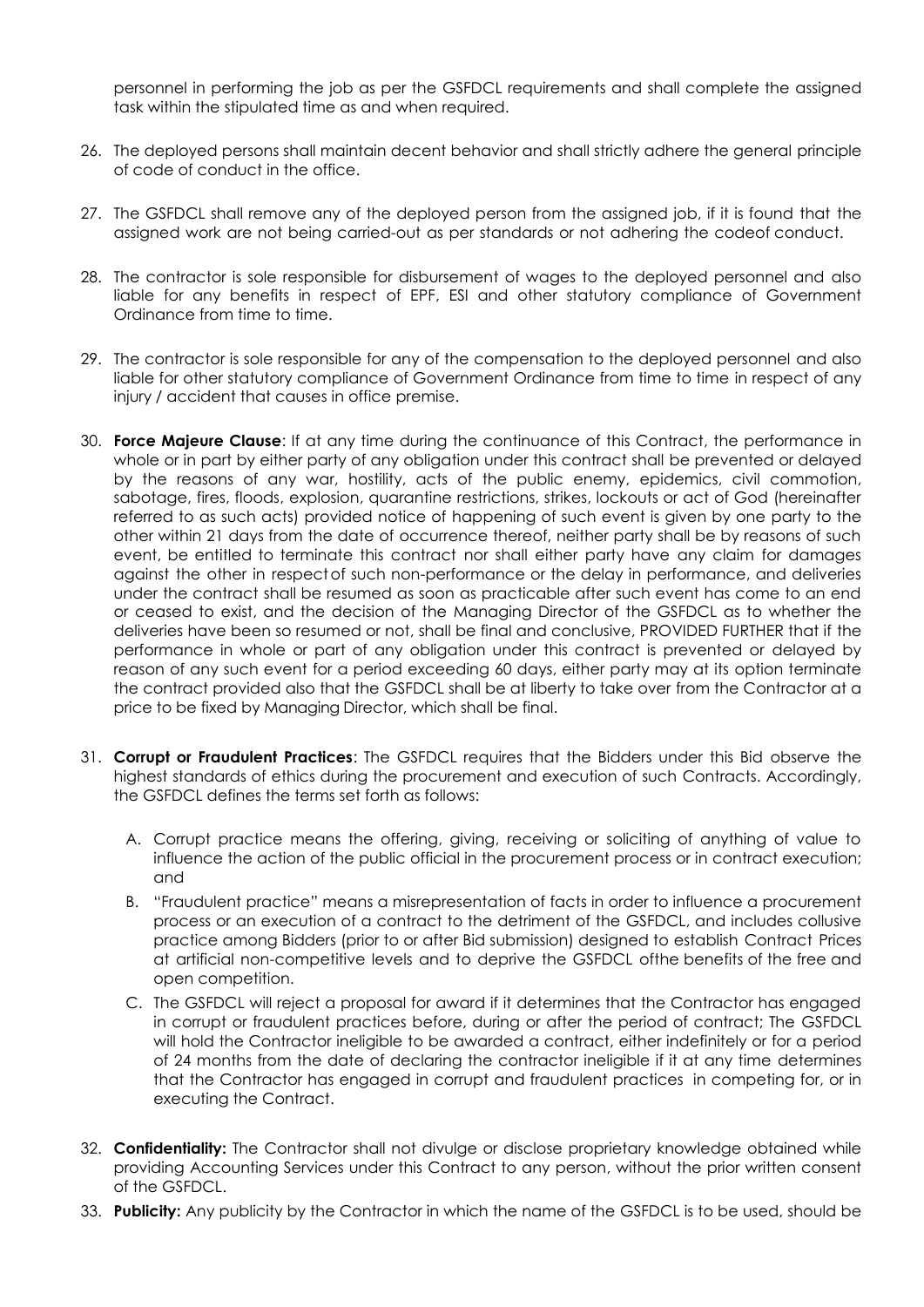done only with the explicit written permission of the GSFDCL.

- 34. **Disputes & Arbitration:** The GSFDCL and the Contractor shall make every effort to resolve amicably by direct informal negotiation, any disagreement or dispute arising between them under or in connection with the contract. If a dispute(s) of any kind whatsoever that cannot be resolved the same shall be referred to the Arbitrator, appointed by the Gujarat State Forest Development Corporation Ltd. The provisions of the Indian Arbitration and Conciliation Act, 1996 shall apply.
- 35. **Mode of serving Notice:** Communications between Parties which are referred to in the Contract are effective only when in writing. A notice shall be effective only when it is delivered (in terms of Indian Contract Act).
- 36. All notices shall be issued by the authorized officer of the Gujarat State Forest Development Corporation Ltd. unless otherwise provided in the Contract. In case, the notice is sent by registered post to the last known place or abode or business of the Contractor, it shall be deemed to have been served on the date when in the ordinary course of post these would have been served on or delivered to it.
- 37. **Governing language:** Governing language for the entire contract and communicationthereof shall be English.
- 38. **Law:** The contract shall be governed and interpreted under Indian Laws.
- 39. **Legal Jurisdiction:** No suit or other proceedings relating to performance or breach of Contract shall be filed or taken by the Contractor in any Court of law except the competent Courts having jurisdiction within the local limits of Vadodara only.
- 40. **Stamp duty:** The Contractor shall bear and pay any stamp duty and registration charges in respect of the Contract.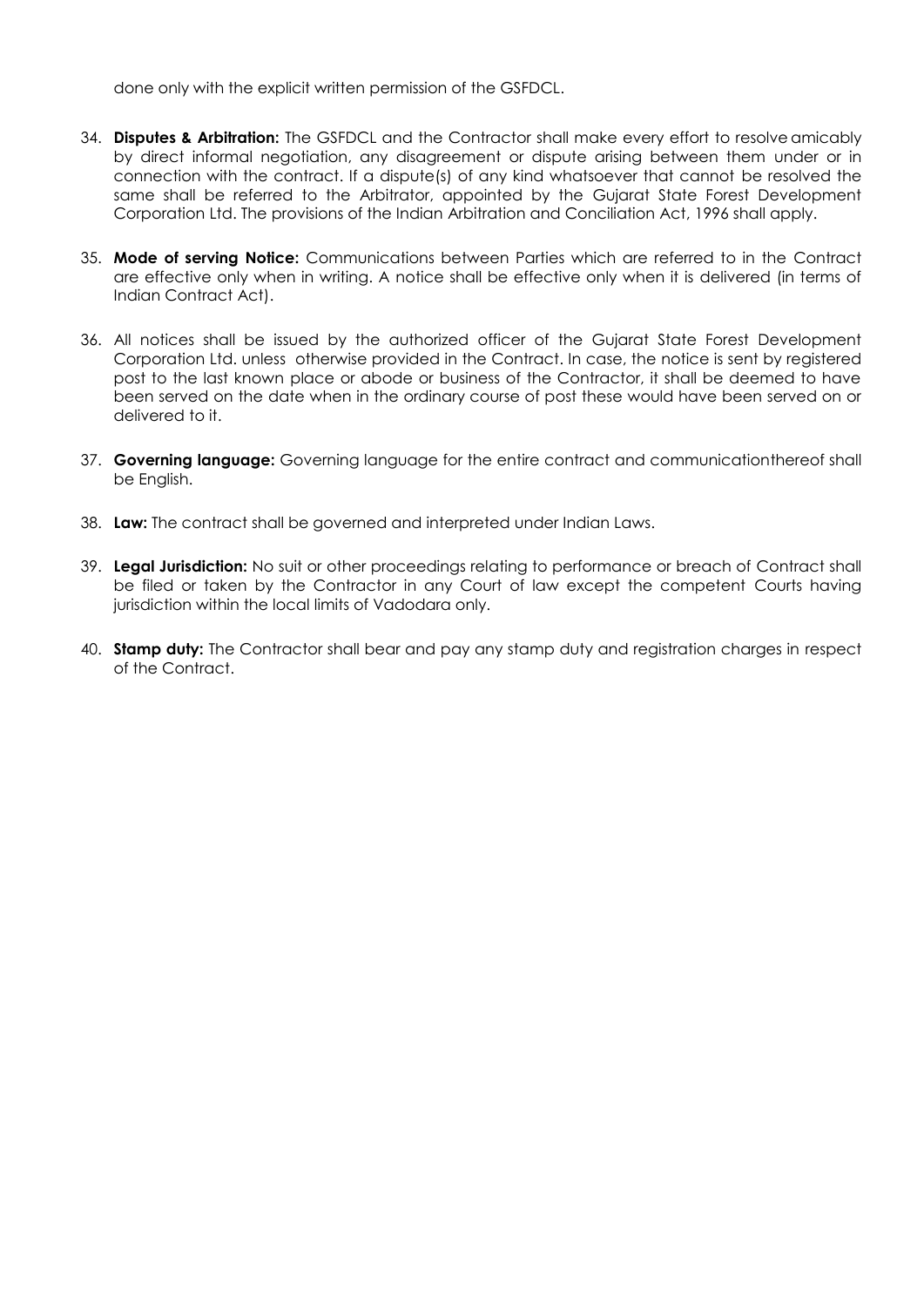### **AGREEMENT**

THIS AGREEMENT made on this \_\_\_\_\_\_\_\_\_ day of \_\_\_\_\_\_\_\_\_2022 between M/s (Name and Address of the Contractor) (hereinafter referred to as the CONTRACTOR, which expression shall, unless it be repugnant to the context or meaning thereof, be deemed to mean and include its successors and assigns) of the ONE PART and the GUJARAT STATE FOREST DEVELOPMENT CORPORATION LIMITED , ALAKAPURI , VADODARA 390019 (hereinafter referred to as the GSFDCL, which expression shall, unless it be repugnant to the context or meaning thereof, be deemed to mean and include its successors and assigns) of the OTHER PART. WHEREAS the Contractor is a service provider.

AND WHEREAS the GSFDCL is a Public Limited Company functioning under the Companies Act, 2013. The GSFDCL requires Accounting Services and therefore, invited bids through Open or Advertised / Limited / Single Tender enquiry dated

WHEREAS the Contractor (successful bidder) submitted his bid vide in accordancewith the bid document and was selected as successful bidder" pursuant to the bidding process and negotiation on contract prices, awarded the "Letter of Acceptance" (LoA) No. to the Contractor on **contracts**.

BOTH THE PARTIES HERETO agree to abide the terms and conditions as mentioned in (Conditions of Contract) of Tender Document".

|                                                                                             | (Signature of Contractor/ (Signature of Authorized Officer of the GSFDCLTD)                                                                                                                                                   |  |  |
|---------------------------------------------------------------------------------------------|-------------------------------------------------------------------------------------------------------------------------------------------------------------------------------------------------------------------------------|--|--|
| Authorized Representative)                                                                  |                                                                                                                                                                                                                               |  |  |
|                                                                                             | $\blacksquare$                                                                                                                                                                                                                |  |  |
| Designation_______________                                                                  |                                                                                                                                                                                                                               |  |  |
| Address_______________________<br><u> 1989 - Andrea Stadt Britain, amerikansk politik (</u> | the control of the control of the control of the control of the control of the control of the control of the control of the control of the control of the control of the control of the control of the control of the control |  |  |
| Seal of the Firm/Company                                                                    | <b>Seal of the GSFDCL</b>                                                                                                                                                                                                     |  |  |
| Witness:                                                                                    | Witness:                                                                                                                                                                                                                      |  |  |
| (Signature)                                                                                 | (Signature)                                                                                                                                                                                                                   |  |  |
| Name of Witness________________                                                             |                                                                                                                                                                                                                               |  |  |
| Address_______________________<br><u> 1989 - Andrea Andrew Maria (b. 1989)</u>              |                                                                                                                                                                                                                               |  |  |